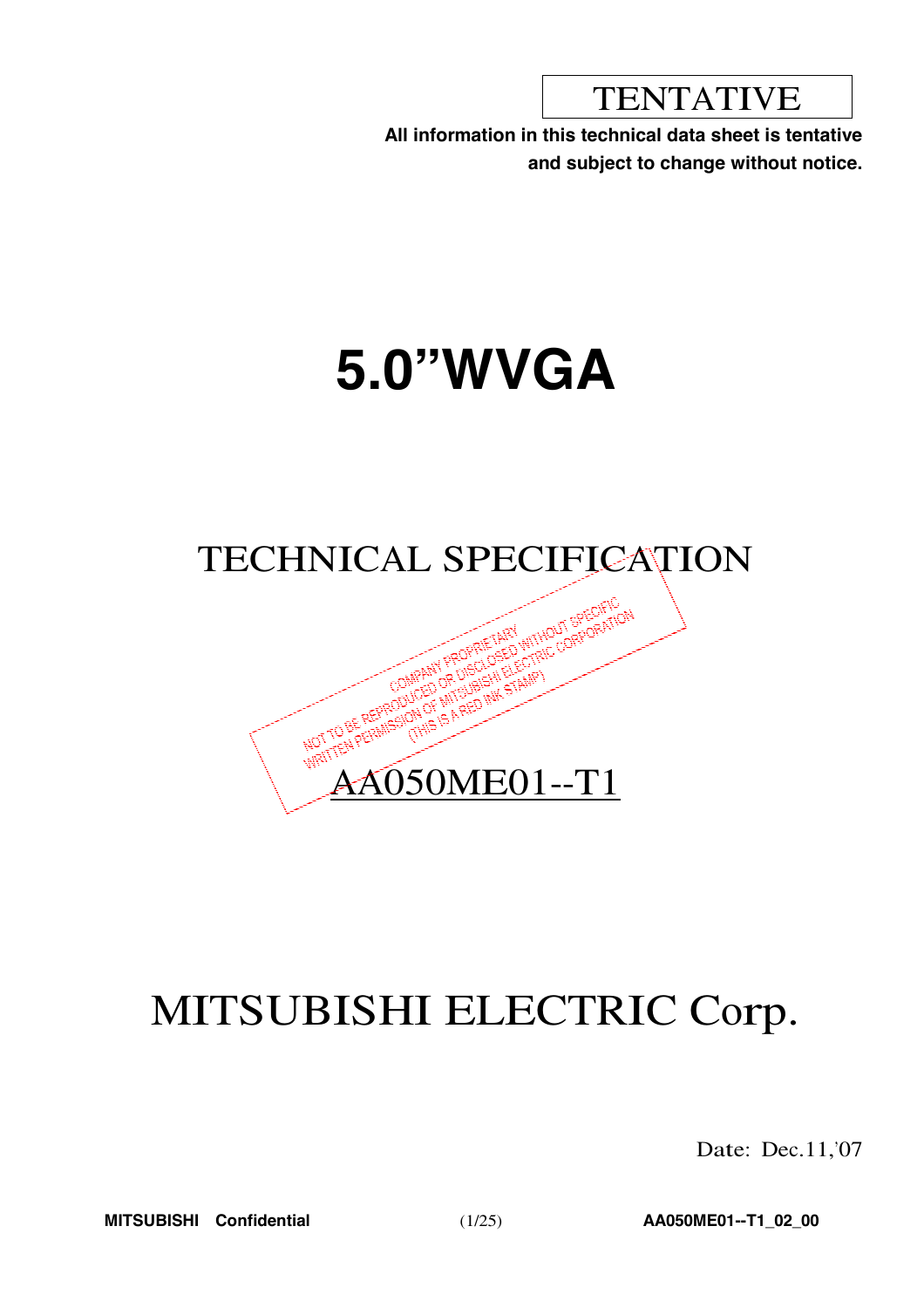## **CONTENTS**

| No.            | Item                                           | Page           |
|----------------|------------------------------------------------|----------------|
| $- -$          | <b>COVER</b>                                   | 1              |
|                | <b>CONTENTS</b>                                | $\mathfrak{D}$ |
| 1              | <b>APPLICATION</b>                             | 3              |
| 2              | <b>OVERVIEW</b>                                | $\overline{4}$ |
| 3              | <b>ABSOLUTE MAXIMUM RATINGS</b>                | 5              |
| $\overline{4}$ | ELECTRICAL CHARACTERISTICS                     | 5, 6, 7        |
| 5              | <b>INTERFACE PIN CONNECTION</b>                | 8, 9           |
| 6              | <b>INTERFACE TIMING</b>                        | 10, 11, 12, 13 |
| 7              | <b>BLOCK DIAGRAM</b>                           | 14             |
| 8              | MECHANICAL SPECIFICATION                       | 15, 16, 17, 18 |
| 9              | OPTICAL CHARACTERISTICS                        | 19, 20, 21     |
| 10             | <b>RELIABILITY TEST CONDITION</b>              | 22             |
| 11             | <b>OTHER FEATURE</b>                           | 23             |
| 12             | <b>HANDLING PRECAUTIONS FOR TFT-LCD MODULE</b> | 24, 25         |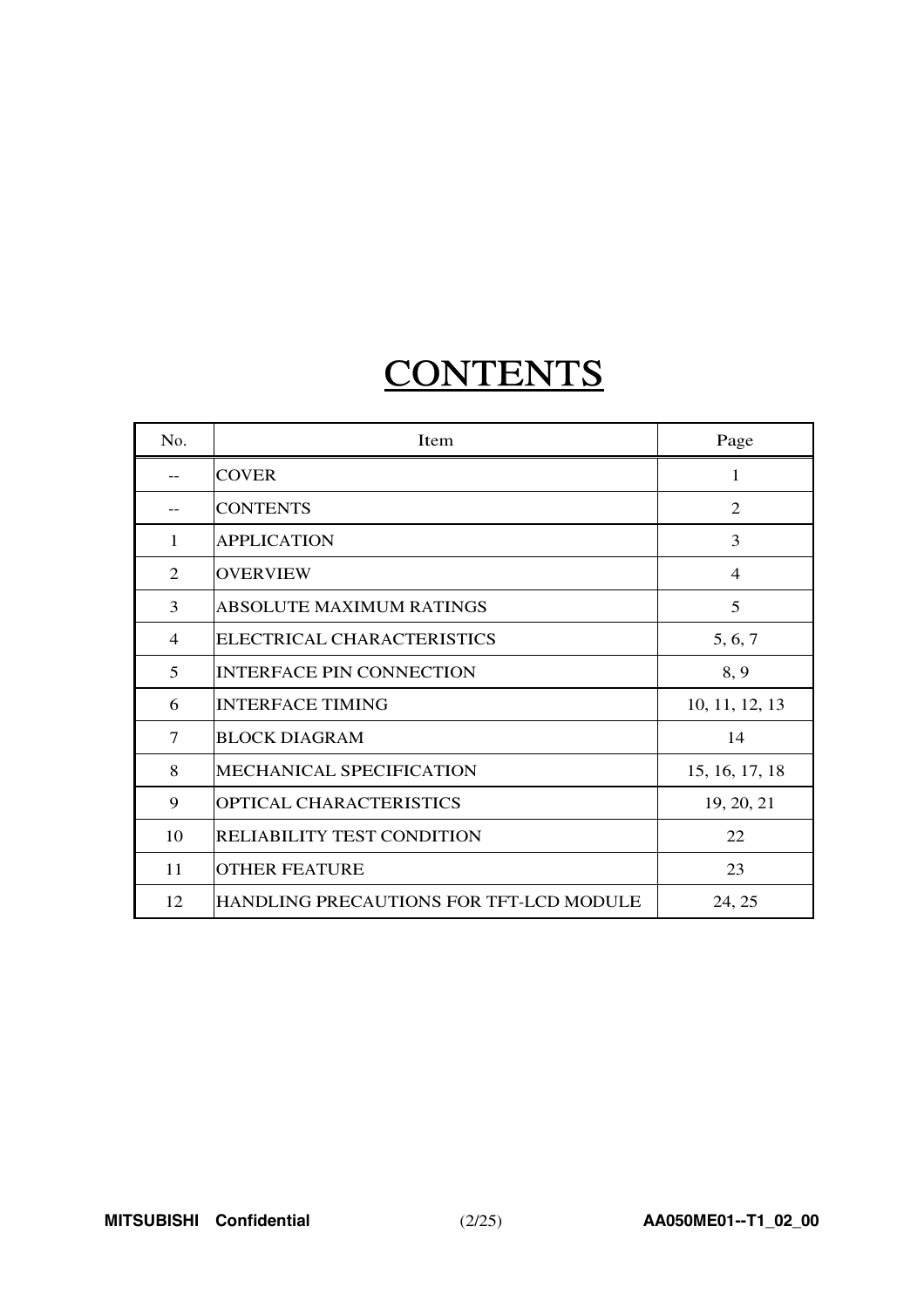### **1. APPLICATION**

This specification applies to color TFT-LCD module, AA050ME01--T1.

These specification papers are the proprietary product of Mitsubishi Electric Corporation ("MITSUBISHI") and include materials protected under copyright of MITSUBISHI. No part of this document may be reproduced in any form or by any means without the express written permission of MITSUBISHI.

MITSUBISHI does not assume any liability for infringement of patents, copyrights or other intellectual property rights of third parties by or arising from use of a product specified in this document. No license, express, implied or otherwise, is granted under any patents, copyrights or other intellectual property rights of MITSUBISHI or of others.

MITSUBISHI classifies the usage of the TFT-LCD module as follows. Please confirm the usage before using the product.

(1) Standard Usage

Computers, office equipment, factory automation equipment, test and measurement equipment, communications, transportation equipment(automobiles, ships, trains, etc.), provided, however, that operation is not influenced by TFT-LCD directly.

(2) Special Usage

Medical equipment, safety equipment, transportation equipment, provided, however, that TFT-LCD is necessary to its operation.

(3) Specific Usage

Cockpit Equipment, military systems, aerospace equipment, nuclear reactor control systems, life support systems and any other equipment. MITSUBISHI should make a contract that stipulate apportionment of responsibilities between MITSUBISHI and our customer.

The product specified in this document is designed for "Standard Usage" unless otherwise specified in this document. If customers intend to use the product for applications other than those specified for "Standard Usage", they should first contact MITSUBISHI sales representative for it's intended use in writing.

MITSUBISHI has been making continuous effort to improve the reliability of its products. Customers should implement sufficient reliability design of their application equipments such as redundant system design, fail-safe functions, anti-failure features.

MITSUBISHI assumes no responsibility for any damage resulting from the use of the product that does not comply with the instructions and the precautions specified in this document.

Please contact and consult a MITSUBISHI sales representative for any questions regarding this product.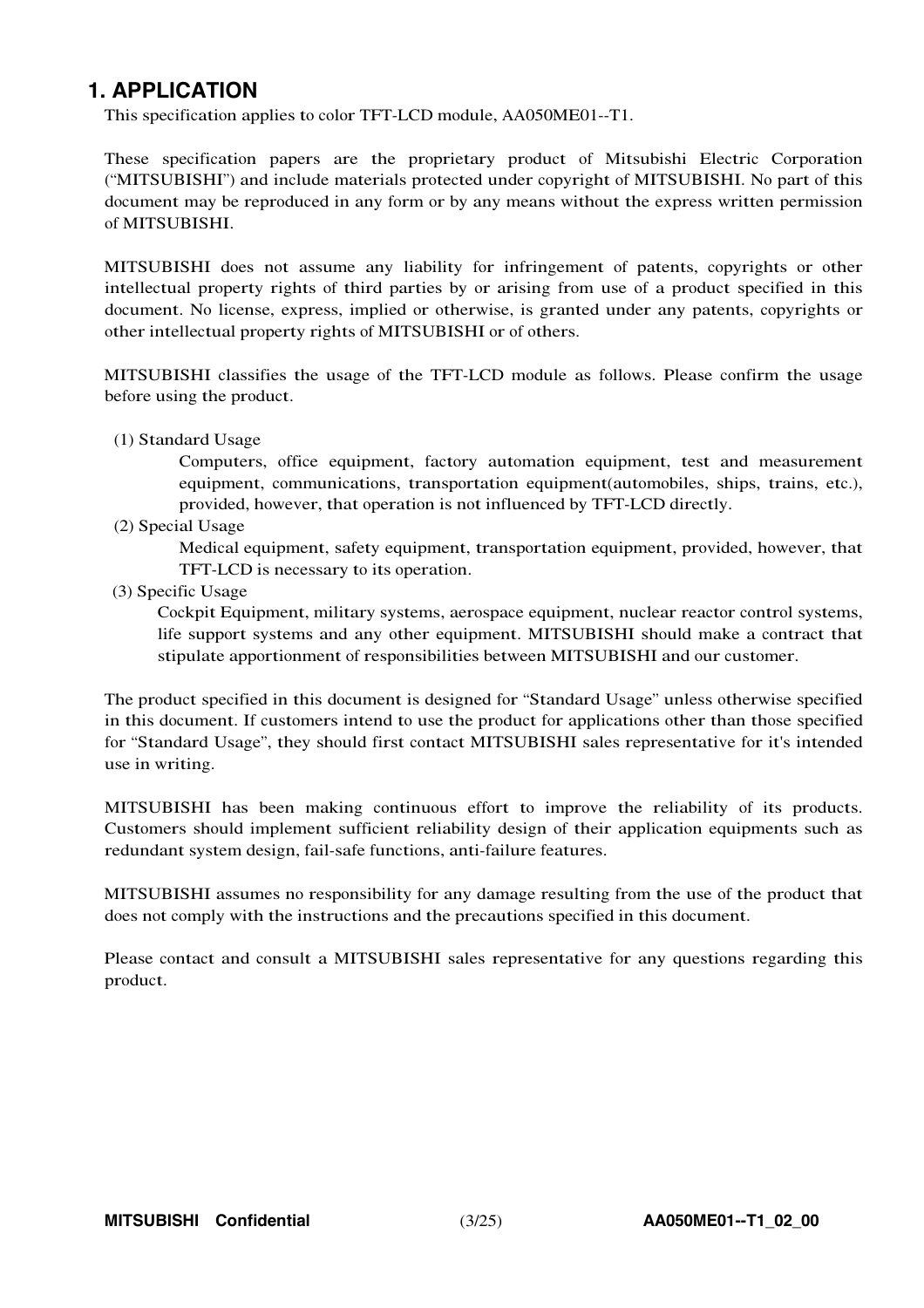## **2. OVERVIEW**

AA050ME01--T1 is 5.0" color TFT-LCD (Thin Film Transistor Liquid Crystal Display) module composed of LCD panel, driver ICs, control circuit, backlight unit, and touch panel.

By applying 8 bit digital data,  $800 \times 480$ , 16.7M-color images are displayed on the 5.0" diagonal screen. Input power voltages are 3.3 V and 5.0 V for LCD driving.

The type of data and control signals are digital and transmitted via CMOS interface per Typ. 33.5 MHz clock cycle.

Driver circuit for LED backlight is not included in this module. General specifications are summarized in the following table:

| <b>ITEM</b>                            | <b>SPECIFICATION</b>                             |
|----------------------------------------|--------------------------------------------------|
| Display Area (mm)                      | $108.0(H) \times 64.8(V)$<br>(5.0-inch diagonal) |
| Number of Dots                         | $800 \times 3$ (H) $\times$ 480 (V)              |
| Pixel Pitch (mm)                       | $0.135(H) \times 0.135$ (V)                      |
| <b>Color Pixel Arrangement</b>         | RGB vertical stripe                              |
| Display Mode                           | Normally White TN                                |
| Number of Color                        | 16.7M                                            |
| Luminance $(cd/m2)$                    | 350                                              |
| Wide Viewing Angle Technology          | Optical compensation film                        |
| Viewing Angle ( $CR \ge 10$ )          | $-65-65^{\circ}$ (H) $-45-65^{\circ}$ (V)        |
| Surface Treatment (Touch panel)        | Clear and hard-coating 3H                        |
| <b>Electrical Interface</b>            | <b>CMOS</b>                                      |
| Optimum Viewing Angle (Contrast ratio) | 12 o'clock                                       |
| Module Size (mm)                       | $118.5(W) \times 77.8(H) \times 4.66(D)^{*}$     |
| Module Mass $(g)$                      | 89                                               |
| <b>Backlight Unit</b>                  | Edge-light, LED                                  |
| <b>Touch Panel</b>                     | 4-wire analog resistive                          |

\*) Without FPC

Characteristic value without any note is typical value.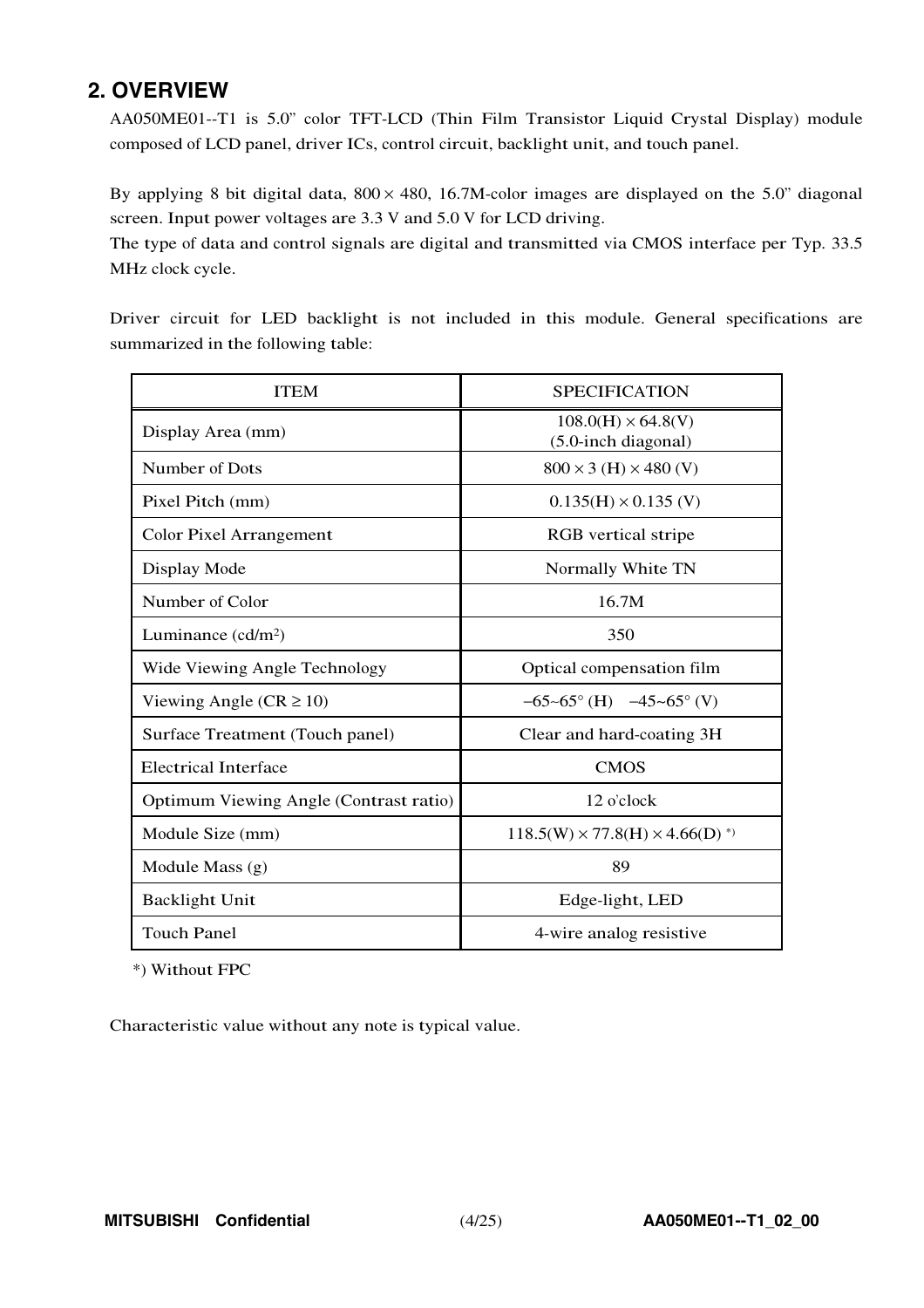## **3. ABSOLUTE MAXIMUM RATINGS**

| <b>ITEM</b>                                         | <b>SYMBOL</b>               | MIN.   | MAX. | <b>UNIT</b> |  |
|-----------------------------------------------------|-----------------------------|--------|------|-------------|--|
| Power Supply Voltage for LCD 1                      | <b>VCC</b>                  | $-0.3$ | 5.0  |             |  |
| Power Supply Voltage for LCD 2                      | <b>AVDD</b>                 | $-0.3$ | 5.5  |             |  |
| Logic Input Voltage                                 | VI                          | $-0.3$ | 5.0  |             |  |
| Backlight (LED) Current                             | ΙF                          |        | 30   | mA          |  |
| <b>Touch Panel Voltage</b>                          | <b>TPV</b>                  |        | 7.0  |             |  |
| Operation Temperature (Touch Panel) Note 1,2)       | $T_{\text{op(TouchPanel)}}$ | $-20$  | 70   | $^{\circ}C$ |  |
| Note $2)$<br><b>Operation Temperature (Ambient)</b> | Top(Ambient)                | $-20$  | 70   | $^{\circ}C$ |  |
| Note $2)$<br><b>Storage Temperature</b>             | $T_{\rm stg}$               | $-30$  | 80   | $^{\circ}C$ |  |

[Note]

1) Measured at the center of active area and at the center of panel back surface

2) Top, Tstg  $\leq 40^{\circ}$ C: 90%RH max. without condensation

Top, Tstg >  $40^{\circ}$ C: Absolute humidity shall be less than the value of 90%RH at 40 $^{\circ}$ C without condensation.

## **4. ELECTRICAL CHARACTERISTICS**

(1) TFT- LCD

| Ambient temperature: Ta = $25^{\circ}$ C |      |               |           |      |            |             |                                 |  |  |  |
|------------------------------------------|------|---------------|-----------|------|------------|-------------|---------------------------------|--|--|--|
| <b>ITEM</b>                              |      | <b>SYMBOL</b> | MIN.      | TYP. | MAX.       | <b>UNIT</b> | Remarks                         |  |  |  |
| Power Supply Voltage for LCD 1           |      | <b>VCC</b>    | 3.0       | 3.3  | 3.6        | V           | $*1)$                           |  |  |  |
| Power Supply Voltage for LCD 2           |      | <b>AVDD</b>   | 4.8       | 5.0  | 5.2        | V           | $*1)$                           |  |  |  |
| Power Supply Current for LCD 1           |      | <b>ICC</b>    |           | 7.4  | 17.0       | mA          | $*2)$                           |  |  |  |
| Power Supply Current for LCD 2           |      | <b>AIDD</b>   |           | 38.0 | 62.0       | mA          | $*2)$                           |  |  |  |
| Permissive Input Ripple Voltage          |      | <b>VRP</b>    | --        |      | 100        | $mVp-p$     | $VCC = +3.3V$<br>$AVDD = +5.0V$ |  |  |  |
|                                          | High | <b>VIH</b>    | $0.7$ VCC |      | <b>VCC</b> | V           |                                 |  |  |  |
| Logic Input Voltage                      | Low  | VIL           | $\Omega$  |      | $0.3$ VCC  | V           |                                 |  |  |  |

\*1) Power and signals sequence:

| t1 $\leq$ 10 ms        | $160 \text{ ms} \leq t6$   |
|------------------------|----------------------------|
| $0 < t2 \le 50$ ms     | $160 \text{ ms} \leq t7$   |
| $0 < t$ 3 $\leq 50$ ms | 0 ms $\leq$ t <sub>8</sub> |
| $t4 \leq 10$ ms        | $1 s \leq t9$              |
| $0 < t$ 5 $\leq 50$ ms |                            |



data: RGB DATA, DCLK, DENA, SC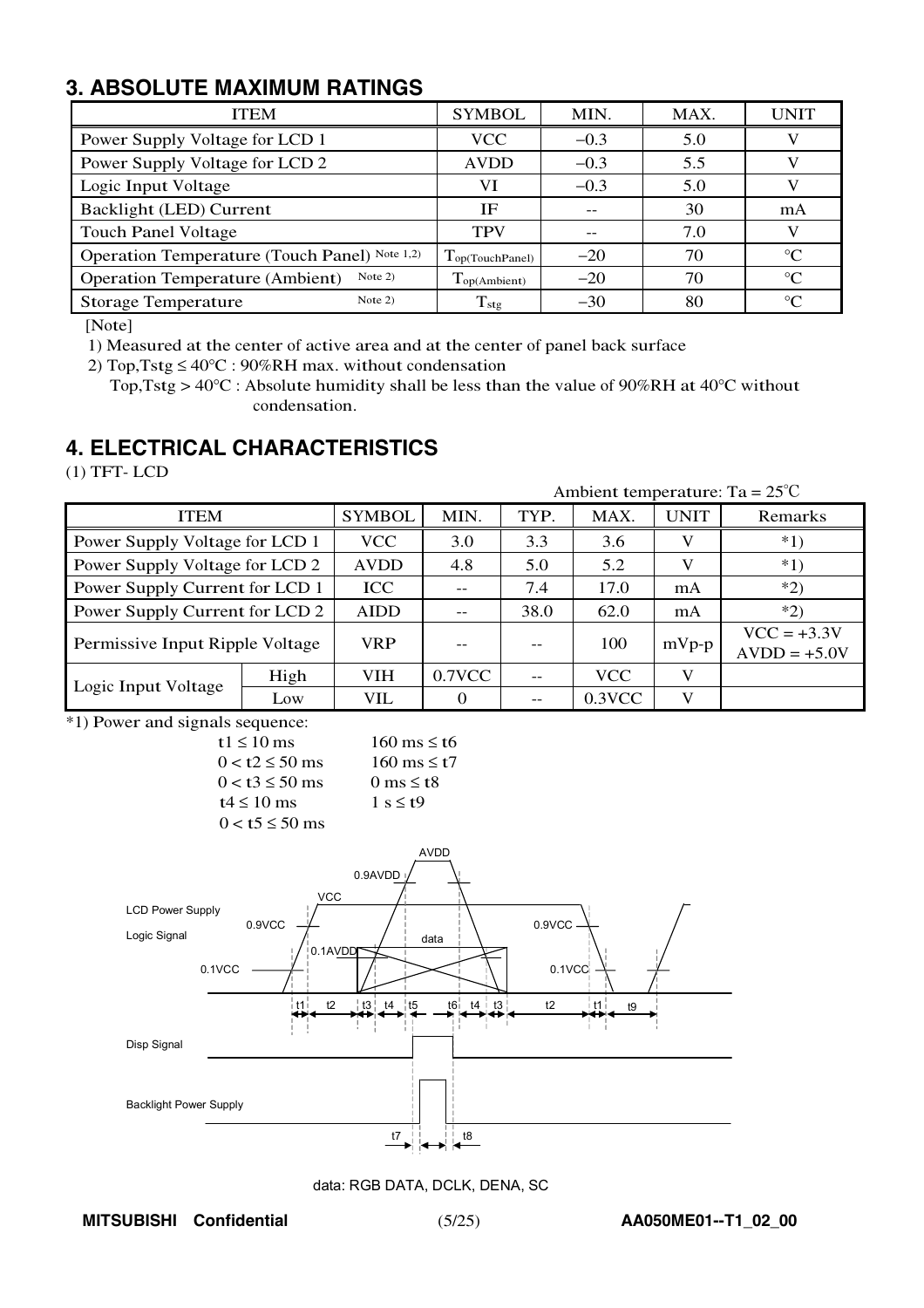\*2) VCC = +3.3 V, AVDD=+5.0V, f<sub>H</sub>=31.5kHz, fv=60Hz, fcLK=33.5MHz Display image of typical is 256-gray-bar pattern (8 bit), 480 line mode.

(2) Backlight

| <b>ITEM</b> | <b>SYMBOL</b> | MIN.   | TYP. | MAX.                                      | <b>UNIT</b> | Remarks                                  |
|-------------|---------------|--------|------|-------------------------------------------|-------------|------------------------------------------|
|             |               | (21.0) | $ -$ | $IF = 20 \text{ mA}$ , $Ta = 25^{\circ}C$ |             |                                          |
| LED Voltage | VF            | $- -$  | $ -$ | 23.8                                      | V           | $IF = 20 \text{ mA}$ , $Ta = 0^{\circ}C$ |
|             |               | $- -$  |      | 24.5                                      | V           | IF = 20 mA, Ta = $-20^{\circ}$ C         |
| LED Current | ΙF            | $- -$  | 15.0 | 20.0                                      | mA          | $*1, *2)$                                |

[Note]

\*1) Constant Current Drive

\*2) LED Current measurement method



Diode IF-Ta CHARACTERISTICS DIAGRAM

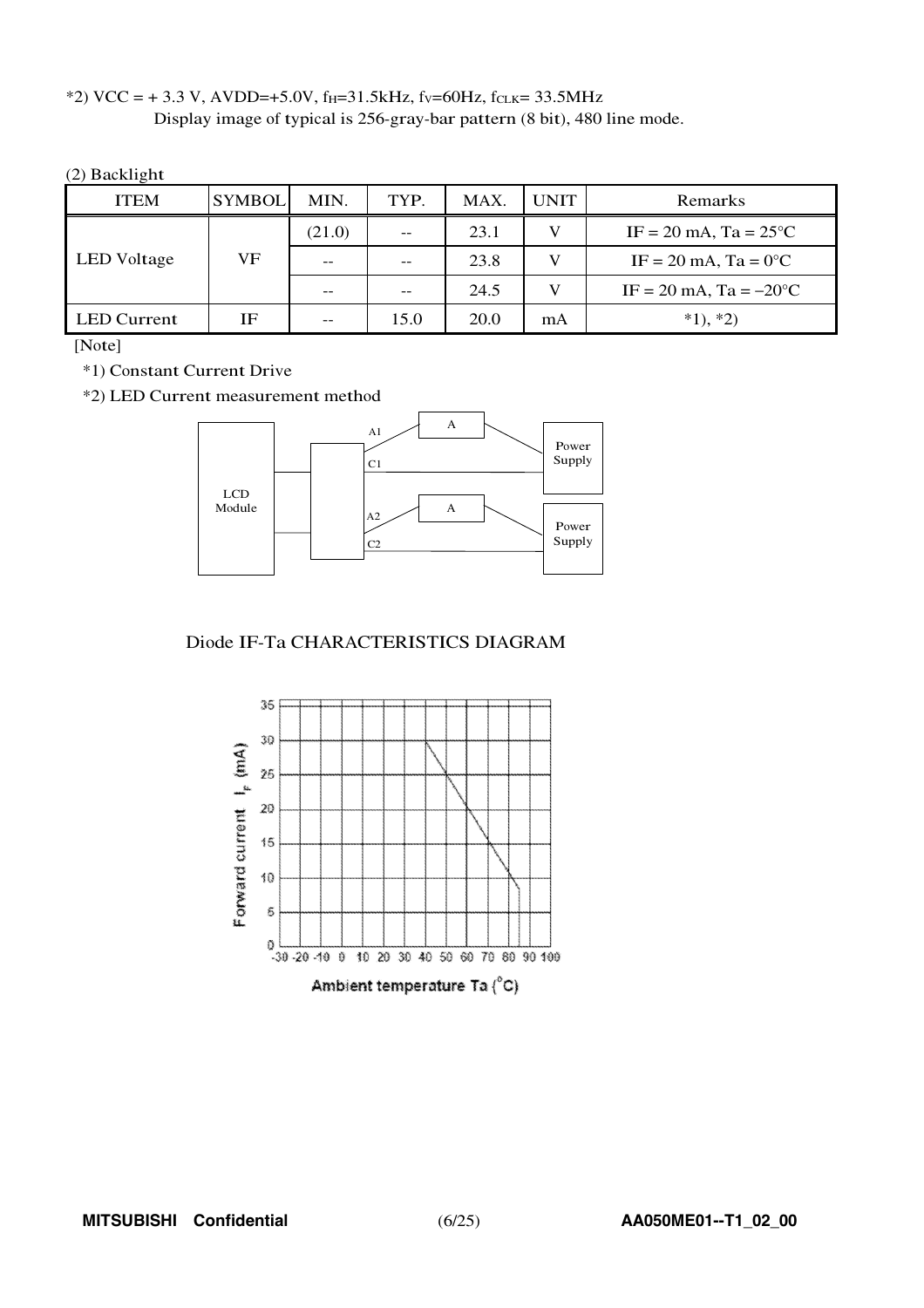#### (3) Touch Panel

| <b>ITEM</b>                  | MIN.   | TYP. | MAX. | <b>UNIT</b> | <b>Remarks</b>                 |  |  |  |  |  |  |
|------------------------------|--------|------|------|-------------|--------------------------------|--|--|--|--|--|--|
| Linearity                    | $-1.5$ |      | 1.5  | $\%$        | Analog X and Y directions      |  |  |  |  |  |  |
| <b>Terminal Resistance</b>   | 490    |      | 1144 | Ω           | X                              |  |  |  |  |  |  |
|                              | 225    |      | 526  | Ω           | Y                              |  |  |  |  |  |  |
| <b>Insulation Resistance</b> | 20     |      | --   | $M\Omega$   | <b>DC 25 V</b>                 |  |  |  |  |  |  |
| Voltage                      | 3.0    | 5.0  | 7.0  | V           | DC                             |  |  |  |  |  |  |
| Chattering                   |        |      | 10   | ms          |                                |  |  |  |  |  |  |
| Transparency                 |        | 80   |      | $\%$        | JIS-K7105, ASTM D1003, @550 nm |  |  |  |  |  |  |

#### **Electrical Characteristics**

\*) Do not operate it with a thing except a polyacetal pen (tip R0.8 mm or more) or a finger, especially those with hard or sharp tips such as a ball point pen or a mechanical pencil.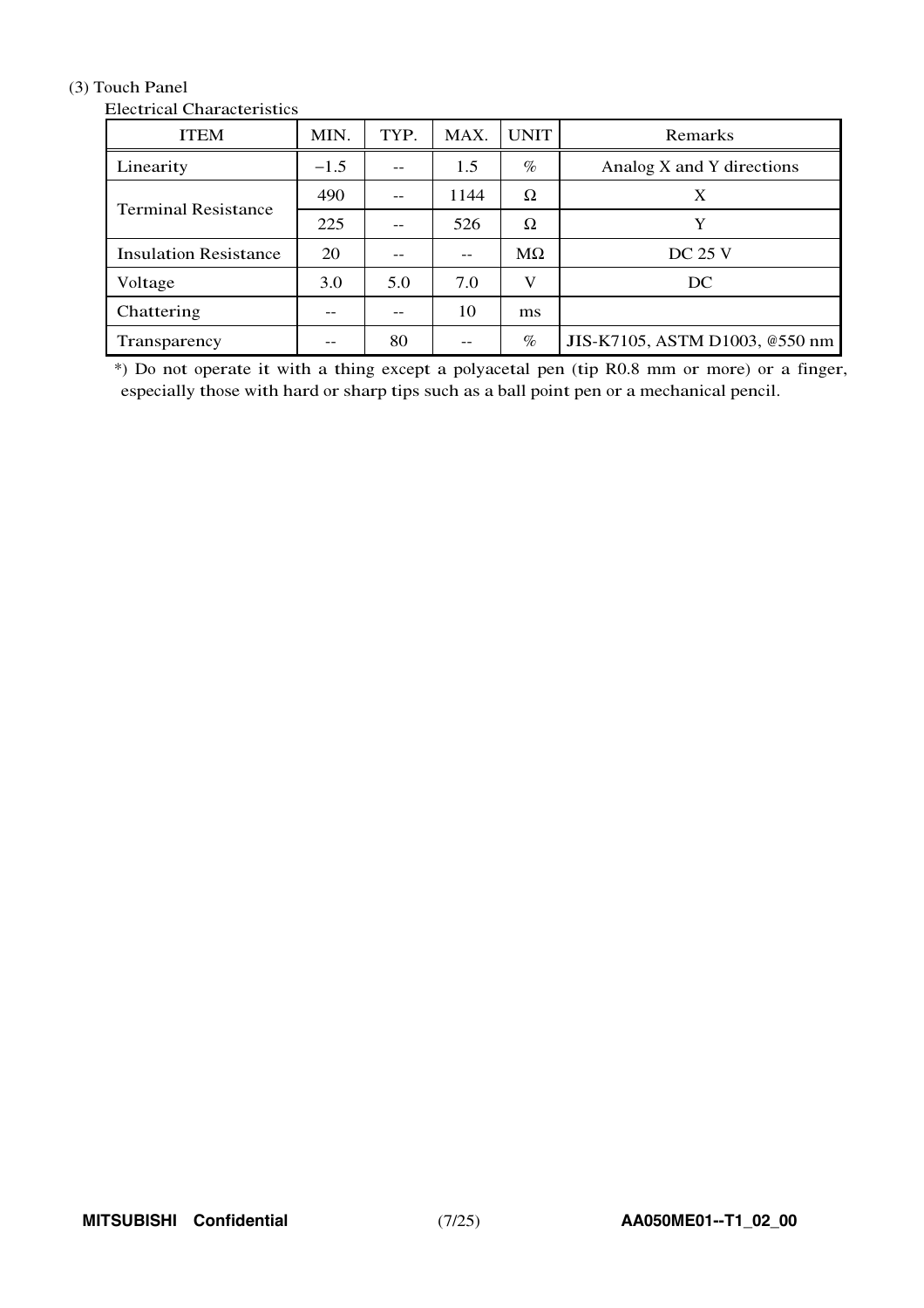## **5. INTERFACE PIN CONNECTION**

(1) FPC1 (Interface Signal)

| Pin No.        | Symbol         | Function                                            |
|----------------|----------------|-----------------------------------------------------|
| 1              | <b>GND</b>     |                                                     |
| $\overline{2}$ | <b>GND</b>     |                                                     |
| 3              | <b>VCC</b>     | 3.3 V Power Supply                                  |
| $\overline{4}$ | <b>VCC</b>     | 3.3 V Power Supply                                  |
| 5              | R <sub>0</sub> | Red data signal(LSB)                                |
| 6              | R <sub>1</sub> | Red data signal                                     |
| 7              | R2             | Red data signal                                     |
| 8              | R <sub>3</sub> | Red data signal                                     |
| 9              | R <sub>4</sub> | Red data signal                                     |
| 10             | R <sub>5</sub> | Red data signal                                     |
| 11             | R <sub>6</sub> | Red data signal                                     |
| 12             | R7             | Red data signal(MSB)                                |
| 13             | G <sub>0</sub> | Green data signal(LSB)                              |
| 14             | G1             | Green data signal                                   |
| 15             | G2             | Green data signal                                   |
| 16             | G <sub>3</sub> | Green data signal                                   |
| 17             | G <sub>4</sub> | Green data signal                                   |
| 18             | G <sub>5</sub> | Green data signal                                   |
| 19             | G <sub>6</sub> | Green data signal                                   |
| 20             | G7             | Green data signal(MSB)                              |
| 21             | B <sub>0</sub> | Blue data signal(LSB)                               |
| 22             | B <sub>1</sub> | Blue data signal                                    |
| 23             | B <sub>2</sub> | Blue data signal                                    |
| 24             | B <sub>3</sub> | Blue data signal                                    |
| 25             | <b>B4</b>      | Blue data signal                                    |
| 26             | B <sub>5</sub> | Blue data signal                                    |
| 27             | <b>B6</b>      | Blue data signal                                    |
| 28             | B7             | Blue data signal(MSB)                               |
| 29             | <b>GND</b>     |                                                     |
| 30             | <b>DCLK</b>    | Clock signal for sampling catch data signal         |
| 31             | <b>DISP</b>    | Display on/off (High: on, Low: off)                 |
| 32             | HD             | Horizontal sync signal                              |
| 33             | <b>VD</b>      | Vertical sync signal                                |
| 34             | <b>DENA</b>    | Data enable signal (to settle the viewing area)     |
| 35             | <b>AVDD</b>    | 5.0 V Analog Power Supply                           |
| 36             | <b>AVDD</b>    | 5.0 V Analog Power Supply                           |
| 37             | NC             | This pin should be open.                            |
| 38             | NC             | This pin should be open.                            |
| 39             | <b>SC</b>      | Scan direction control (Low= Reverse, High= Normal) |
| 40             | <b>GND</b>     |                                                     |
| 41             | <b>GND</b>     |                                                     |
| 42             | LED_C1         | LED cathode 1                                       |
| 43             | LED_A1         | LED anode 1                                         |
| 44             | LED_C2         | LED cathode 2                                       |
| 45             | LED_A2         | LED anode 2                                         |

\*) Metal frame is connected to signal GND.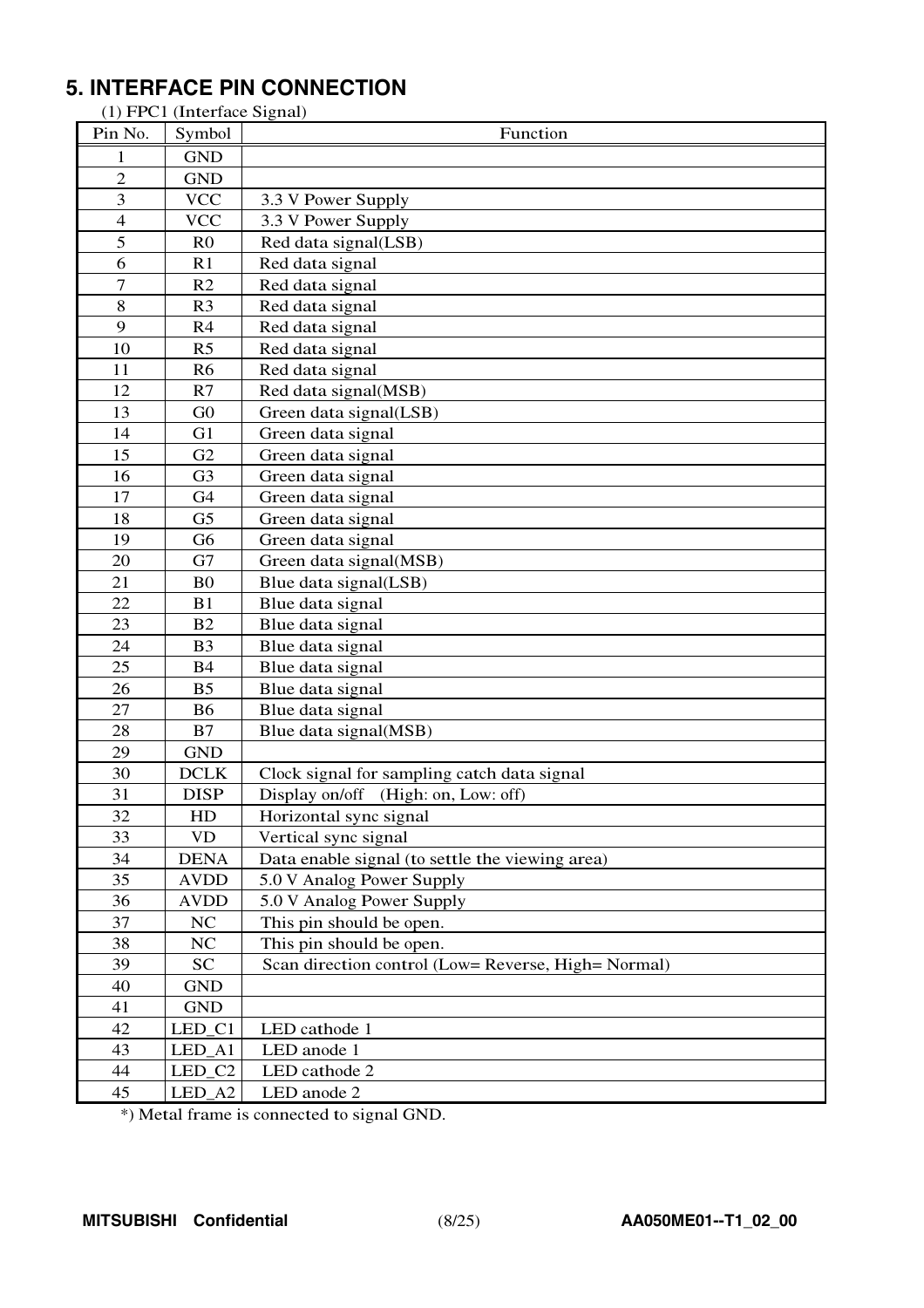(2) FPC 2 (Touch Panel Interface)

| $10$ and $100$ $100$ $100$ |           |  |  |  |  |  |  |  |
|----------------------------|-----------|--|--|--|--|--|--|--|
| Pin No.                    | Symbol    |  |  |  |  |  |  |  |
|                            | XL        |  |  |  |  |  |  |  |
| $\overline{2}$             | XL        |  |  |  |  |  |  |  |
| 3                          | YU        |  |  |  |  |  |  |  |
| 4                          | YU        |  |  |  |  |  |  |  |
| 5                          | <b>XR</b> |  |  |  |  |  |  |  |
| 6                          | <b>XR</b> |  |  |  |  |  |  |  |
|                            | YD        |  |  |  |  |  |  |  |
| 8                          | YD        |  |  |  |  |  |  |  |

#### (3) Touch Panel



Top View

X: Upper electrode Y: Lower electrode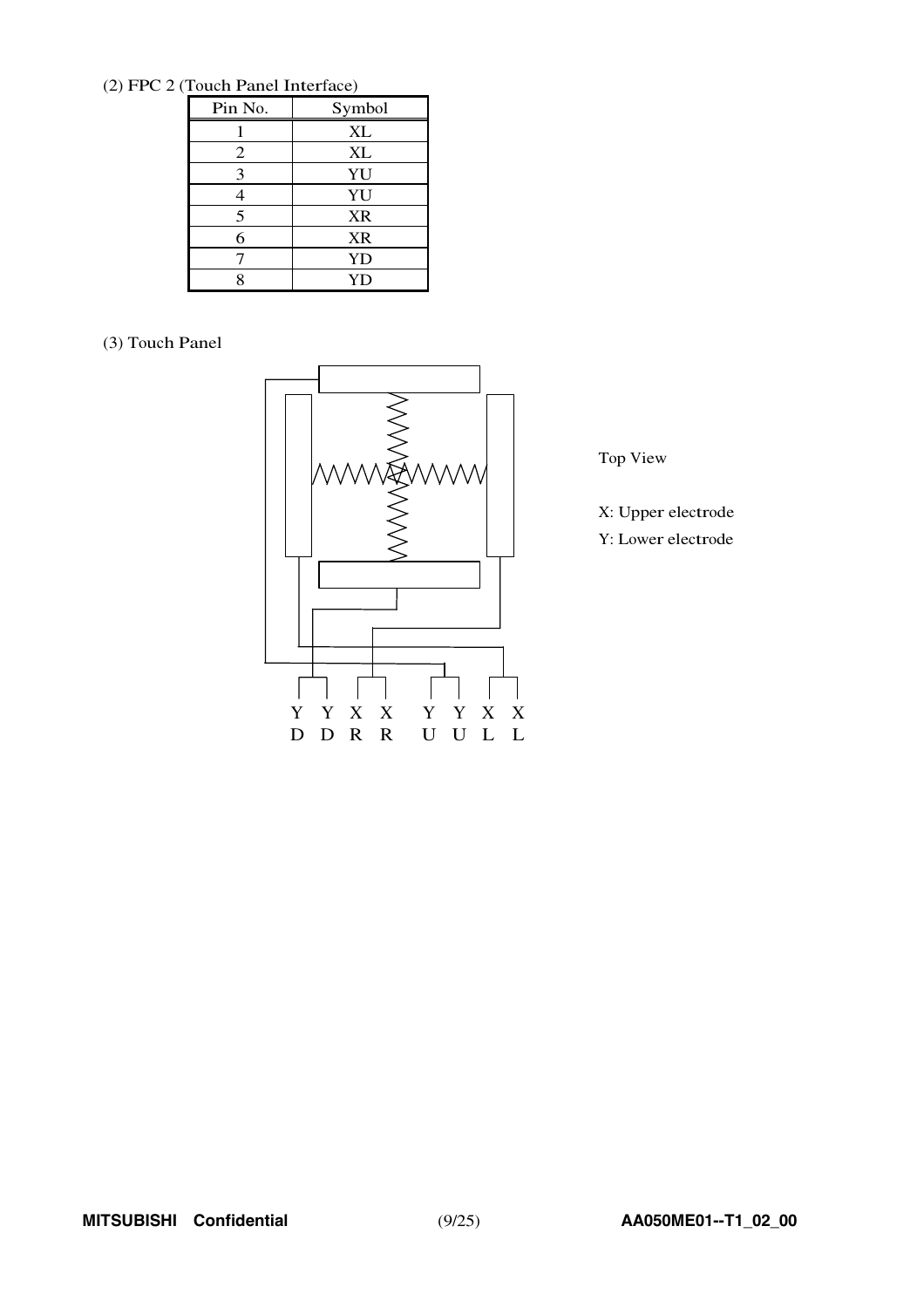## **6. INTERFACE TIMING**

(1) Timing Specifications

|              | <b>ITEM</b>                   | <b>SYMBOL</b>          | MIN.           | TYP.                                          | MAX.                                          | <b>UNIT</b>      |
|--------------|-------------------------------|------------------------|----------------|-----------------------------------------------|-----------------------------------------------|------------------|
|              | Frequency                     | fclk                   | $\overline{a}$ | 33.5                                          | 45                                            | <b>MHz</b>       |
| <b>DCLK</b>  | Period                        | tclk                   | 22.2           | 29.9                                          | $-$                                           | $\bf ns$         |
|              | Low Width                     | twcl                   | 40%            | $-$                                           | $-$                                           | $t_{\rm CLK}$    |
|              | High Width                    | twcH                   | 40%            | $-$                                           | $-$                                           | $t_{\text{CLK}}$ |
| DATA(R,G,B), | Set up time                   | t <sub>DS</sub>        | $\overline{4}$ | $-$                                           | $-$                                           | ns               |
| <b>DENA</b>  | Hold time                     | $t_{DH}$               | $\overline{2}$ | $-$                                           | $-$                                           | ns               |
|              | Horizontal Active Time        | <b>t</b> <sub>HA</sub> | 800            | 800                                           | 800                                           | tclk             |
|              | <b>Horizontal Blank Time</b>  | $t_{HB}$               | 164            | 256                                           | 348                                           | $t_{\text{CLK}}$ |
|              | <b>Horizontal Front Porch</b> | t <sub>HFP</sub>       | 48             | 167                                           | 343                                           | $t_{\text{CLK}}$ |
|              | Horizontal Back Porch         | $t_{\rm HBP}$          | 5              | 89                                            | 116                                           | $t_{\text{CLK}}$ |
| <b>DENA</b>  | Vertical Active Time          | $t_{VA}$               | 480            | 480                                           | 480                                           | $t_H$            |
|              | <b>Vertical Blank Time</b>    | $t_{VB}$               | 35             | 45                                            | 55                                            | $t_{\rm H}$      |
|              | <b>Vertical Front Porch</b>   | tvFP                   | $\overline{2}$ | 12                                            | 22                                            | th               |
|              | <b>Vertical Back Porch</b>    | tvBP                   | 33             | 33                                            | 33                                            | $t_H$            |
|              | Frequency                     | f <sub>H</sub>         | $\overline{a}$ | 31.5                                          | 35                                            | kHz              |
|              | Period                        | th                     | 28.6           | 31.7                                          | $-$                                           | $\mu s$          |
| HD           | Low Width                     | twhl                   | $\mathbf{1}$   | $-$                                           | $-$                                           | $t_{\text{CLK}}$ |
|              | Set up time                   | <b>Thst</b>            | 6              | $-$                                           | $-$                                           | ns               |
|              | Hold time                     | Thhd                   | 6              | $\mathord{\hspace{1pt}\text{--}\hspace{1pt}}$ | $\mathord{\hspace{1pt}\text{--}\hspace{1pt}}$ | $\bf ns$         |
|              | Frequency                     | $f_V$                  | 55             | 60                                            | 68                                            | Hz               |
|              | Period                        | $t_{V}$                | 14.7           | 16.7                                          | 18.2                                          | ms               |
| <b>VD</b>    | Low Width                     | twvL                   | $\mathbf{1}$   | $-$                                           | $-$                                           | tн               |
|              | Set up time                   | <b>Tvst</b>            | 6              | $-$                                           | $- -$                                         | ns               |
|              | Hold time                     | Tvhd                   | 6              | $-$                                           | $- -$                                         | ns               |

[Note]

1) DATA is latched at fall edge of DCLK in this specification.

2) Polarities of HD and VD are negative in this specification.

3) DENA (Data Enable) should always be positive polarity as shown in the timing specification.

4) DCLK should appear during all invalid period, and HD should appear during invalid period of frame cycle.

5) Please satisfy following condition.

 $t$ VBn =  $t$ VBn-1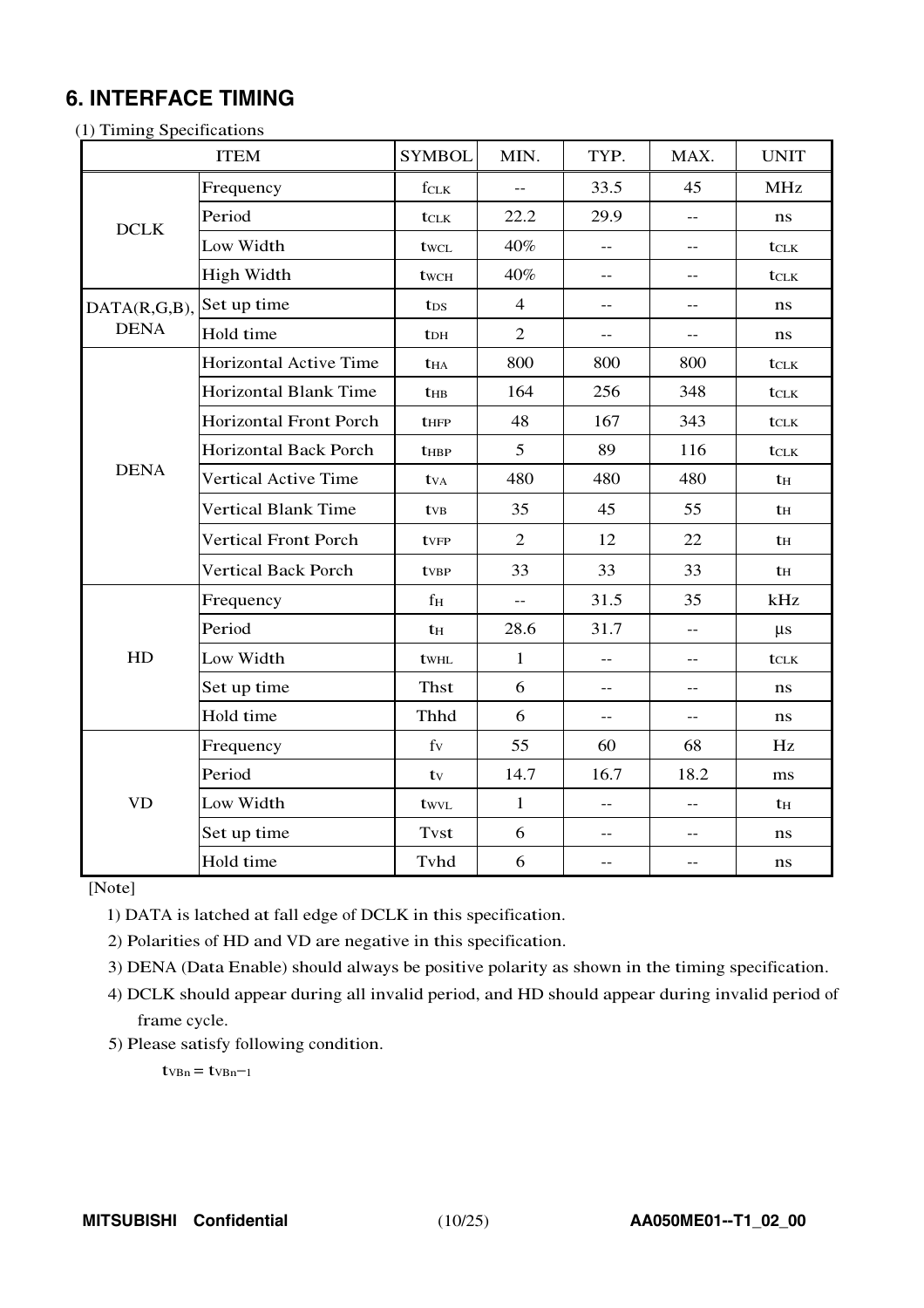#### (2) Timing Chart



#### b. Horizontal Timing Chart



c. Vertical Timing Chart



**MITSUBISHI Confidential** (11/25) **AA050ME01--T1\_02\_00**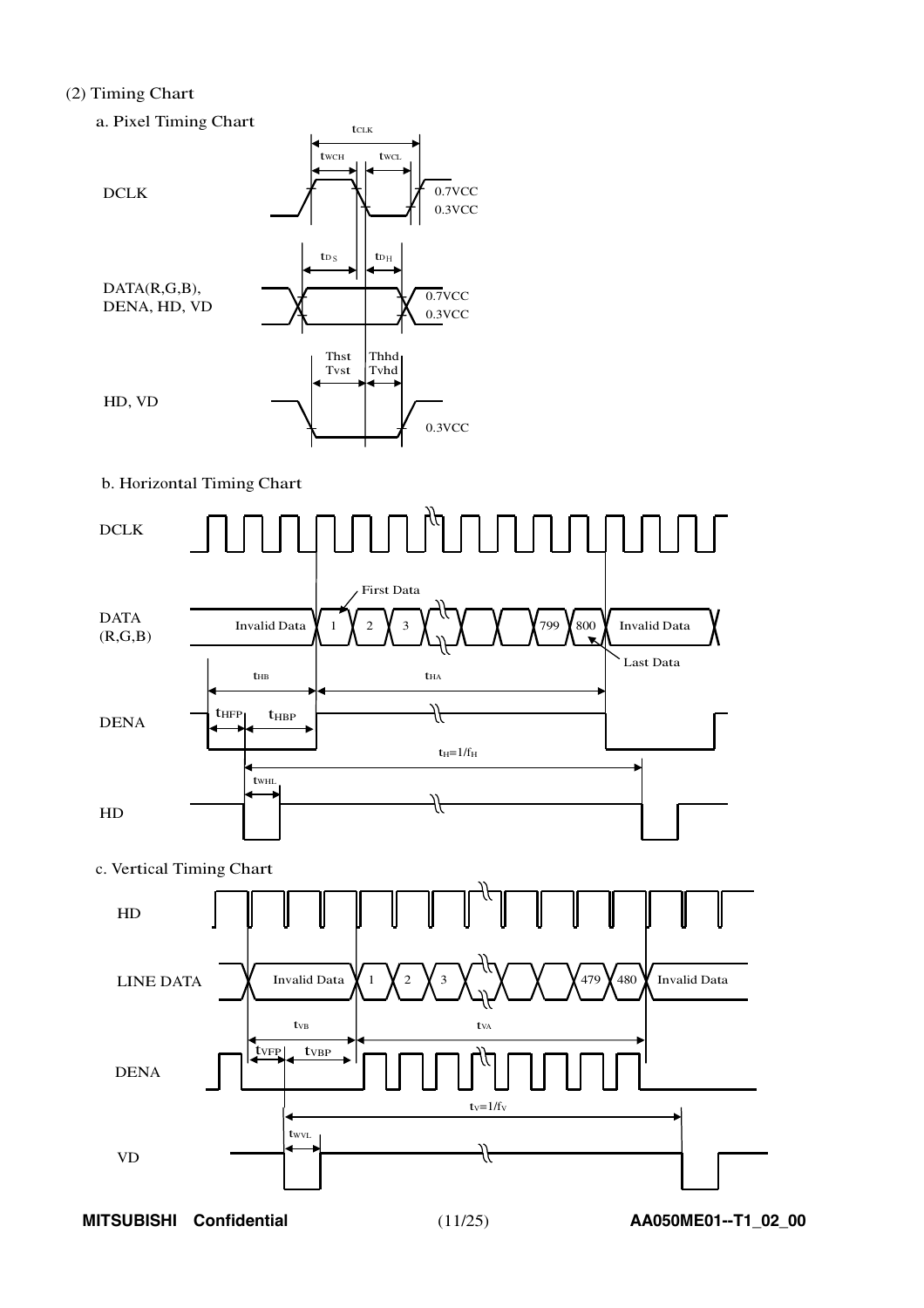|              | <b>INPUT DATA</b> |                               |  |        |            |  |    |                                               |                |                                                                                         |                 |                |                |    |                                                      |               |                               |                                                      |                           |                                         |                  |               |  |                                                      |                |
|--------------|-------------------|-------------------------------|--|--------|------------|--|----|-----------------------------------------------|----------------|-----------------------------------------------------------------------------------------|-----------------|----------------|----------------|----|------------------------------------------------------|---------------|-------------------------------|------------------------------------------------------|---------------------------|-----------------------------------------|------------------|---------------|--|------------------------------------------------------|----------------|
|              | <b>COLOR</b>      |                               |  |        | R DATA     |  |    |                                               |                | iguarra guarra igrar a constitución a aguarra guarra                                    |                 |                | <b>G DATA</b>  |    |                                                      |               | mga mangununun                |                                                      |                           |                                         |                  | <b>B DATA</b> |  |                                                      |                |
|              |                   |                               |  |        |            |  |    |                                               |                | R7 $ R6 R5 R4 R3 R2 R1 $ R0   G7 $ G6 G5 G4 G3 G2 G1 $ G0   B7 $ B6 B5 B4 B3 B2 B1 $ B0 |                 |                |                |    |                                                      |               |                               |                                                      |                           |                                         |                  |               |  |                                                      |                |
|              |                   | $MSB$ .                       |  |        |            |  | ŧ. |                                               |                | LSB MSB                                                                                 |                 |                |                |    | Ť.                                                   |               |                               | LSB MSB                                              |                           |                                         |                  |               |  |                                                      | LSB            |
|              | <b>BLACK</b>      | 0 <sup>1</sup>                |  |        |            |  |    | 0   0   0   0   0   0   0                     |                |                                                                                         |                 |                |                |    | 0   0   0   0   0   0   0   0                        |               |                               |                                                      |                           |                                         |                  |               |  | 0 10 10 10 10 10 10 10                               |                |
|              | RED(255)          | $\mathbf{1}$                  |  |        |            |  |    | 1   1   1   1   1   1                         | $\mathbf{1}$   | 0 :                                                                                     | 0:              |                |                |    | 0   0   0   0   0                                    |               | - 0                           | 0 :                                                  | $\theta$                  | $\begin{array}{c} 0 & 0 \\ \end{array}$ |                  |               |  | 0:0:0:0                                              |                |
|              | <b>GREEN(255)</b> | $\Omega$                      |  |        |            |  |    | 010101010101                                  | $\Omega$       | $\mathbf{1}$                                                                            | 11              | $\pm 1$        | $1 \mid 1$     |    | 1111                                                 |               | -1                            | 0                                                    |                           |                                         |                  |               |  | 0101010101010                                        |                |
| <b>BASIC</b> | <b>BLUE</b> (255) | $\Omega$                      |  |        |            |  |    | 0   0   0   0   0   0                         | $\Omega$       | $\Omega$                                                                                |                 |                |                |    | 0   0   0   0   0   0                                |               | $\Omega$                      | $\mathbf{1}$                                         |                           |                                         |                  |               |  | 1   1   1   1   1   1   1                            | -1             |
| <b>COLOR</b> | <b>CYAN</b>       | 0                             |  |        |            |  |    | 0   0   0   0   0   0                         | $\Omega$       |                                                                                         | 1 1 1 1 1 1 1 1 |                |                | -1 | ÷                                                    | $1 \pm 1 \pm$ | - 1                           |                                                      |                           |                                         |                  |               |  | 1 1 1 1 1 1 1 1 1 1 1 1 1 1                          |                |
|              | MAGENTA           | $\mathbf{1}$                  |  |        | 1111111111 |  |    |                                               | 1              | 0 <sup>1</sup>                                                                          |                 |                |                |    | 0   0   0   0   0   0   0                            |               |                               |                                                      |                           |                                         |                  |               |  | $1 \mid 1 \mid 1 \mid 1 \mid 1 \mid 1 \mid 1 \mid 1$ |                |
|              | YELLOW            | 1.                            |  |        |            |  |    | 1111111111111                                 | - 1            |                                                                                         |                 |                |                |    | $1 \t111111111111$                                   |               | - 1                           |                                                      |                           |                                         |                  |               |  | 0   0   0   0   0   0   0                            |                |
|              | <b>WHITE</b>      | 1                             |  |        |            |  |    | 1 1 1 1 1 1 1                                 | 1              |                                                                                         |                 |                |                |    | $1 \mid 1 \mid 1 \mid 1 \mid 1 \mid 1 \mid 1 \mid 1$ |               |                               |                                                      |                           |                                         |                  |               |  | $1 \mid 1 \mid 1 \mid 1 \mid 1 \mid 1 \mid 1 \mid 1$ |                |
|              | RED(1)            | $\Omega$                      |  |        |            |  |    | 0   0   0   0   0   0   1                     |                |                                                                                         |                 |                |                |    | $0 \pm 0 \pm 0 \pm 0 \pm 0 \pm 0 \pm 0$              |               |                               |                                                      |                           |                                         |                  |               |  | $0 \t0 \t0 \t0 \t0 \t0 \t0 \t0$                      |                |
|              | RED(2)            | 0   0   0   0   0   0   1     |  |        |            |  |    |                                               | $\Omega$       |                                                                                         |                 |                |                |    | 0   0   0   0   0   0   0   0                        |               |                               |                                                      |                           |                                         |                  |               |  | 0  0 0 0 0 0 0 0                                     |                |
|              |                   |                               |  |        |            |  |    |                                               |                |                                                                                         |                 |                |                |    |                                                      |               |                               |                                                      |                           |                                         |                  |               |  |                                                      |                |
| <b>RED</b>   |                   |                               |  |        |            |  |    |                                               |                |                                                                                         |                 |                |                |    |                                                      |               |                               |                                                      |                           |                                         |                  |               |  |                                                      |                |
|              |                   |                               |  |        |            |  |    |                                               |                |                                                                                         |                 |                |                |    |                                                      |               |                               |                                                      |                           |                                         |                  |               |  |                                                      |                |
|              | RED(255)          |                               |  |        |            |  |    | $1 \mid 1 \mid 1 \mid 1 \mid 1 \mid 1 \mid 1$ | 1              |                                                                                         |                 |                |                |    | 0   0   0   0   0   0   0                            |               | $\overline{0}$                |                                                      |                           |                                         |                  |               |  | 0   0   0   0   0   0   0   0                        |                |
|              | GREEN(1)          | $\Omega$                      |  | $01$ 0 |            |  |    | 01010101                                      | $\overline{0}$ | $\overline{0}$                                                                          | $\overline{0}$  | 0 <sup>1</sup> | $\overline{0}$ |    | 010101                                               |               | $\overline{1}$                | $\theta$                                             | 0 <sup>1</sup>            | $\overline{0}$                          | $\overline{0}$ . |               |  | 010101                                               | $\Omega$       |
|              | GREEN(2)          | $\overline{0}$                |  |        |            |  |    | 0 0 0 0 0 0                                   | $\overline{0}$ | 0                                                                                       |                 |                |                |    | 0   0   0   0   0   1                                |               | $\overline{0}$<br>÷           | 0 <sup>1</sup>                                       |                           |                                         |                  |               |  | 0   0   0   0   0   0                                | $\Omega$       |
|              |                   |                               |  |        |            |  |    |                                               |                |                                                                                         |                 |                |                |    |                                                      |               |                               |                                                      |                           |                                         |                  |               |  |                                                      |                |
| <b>GREEN</b> |                   |                               |  |        |            |  |    |                                               |                |                                                                                         |                 |                |                |    |                                                      |               |                               |                                                      |                           |                                         |                  |               |  |                                                      |                |
|              |                   |                               |  |        |            |  |    |                                               |                |                                                                                         |                 |                |                |    |                                                      |               |                               |                                                      |                           |                                         |                  |               |  |                                                      |                |
|              | GREEN(255)        | 0  0 0 0 0 0 0 0              |  |        |            |  |    |                                               |                |                                                                                         |                 |                |                |    | $1 \mid 1 \mid 1 \mid 1 \mid 1 \mid 1 \mid 1 \mid 1$ |               |                               |                                                      |                           |                                         |                  |               |  | 0 10101010101010                                     |                |
|              | BLUE(1)           | $\Omega$                      |  |        |            |  |    | 0   0   0   0   0   0                         |                | 0                                                                                       |                 |                |                |    | 0   0   0   0   0   0   0                            |               |                               | $\Omega$                                             |                           |                                         |                  |               |  | 0   0   0   0   0   0   1                            |                |
|              | BLUE(2)           | 0   0   0   0   0   0   0   0 |  |        |            |  |    |                                               |                |                                                                                         |                 |                |                |    | 0   0   0   0   0   0   0   0                        |               |                               |                                                      | 0   0   0   0   0   0   1 |                                         |                  |               |  |                                                      | ÷.<br>$\Omega$ |
|              |                   |                               |  |        |            |  |    |                                               |                |                                                                                         |                 |                |                |    |                                                      |               |                               |                                                      |                           |                                         |                  |               |  |                                                      |                |
| <b>BLUE</b>  |                   |                               |  |        |            |  |    |                                               |                |                                                                                         |                 |                |                |    |                                                      |               |                               |                                                      |                           |                                         |                  |               |  |                                                      |                |
|              |                   |                               |  |        |            |  |    |                                               |                |                                                                                         |                 |                |                |    |                                                      |               |                               |                                                      |                           |                                         |                  |               |  |                                                      |                |
|              | <b>BLUE</b> (255) | 0   0   0   0   0   0   0   0 |  |        |            |  |    |                                               |                |                                                                                         |                 |                |                |    |                                                      |               | 0   0   0   0   0   0   0   0 | $1 \mid 1 \mid 1 \mid 1 \mid 1 \mid 1 \mid 1 \mid 1$ |                           |                                         |                  |               |  |                                                      |                |

#### (3) Color Data Assignment

## [Note]

1) Definition of gray scale

Color (n) ---n indicates gray scale level.

Higher n means brighter level.

#### 2) Data

1:High, 0: Low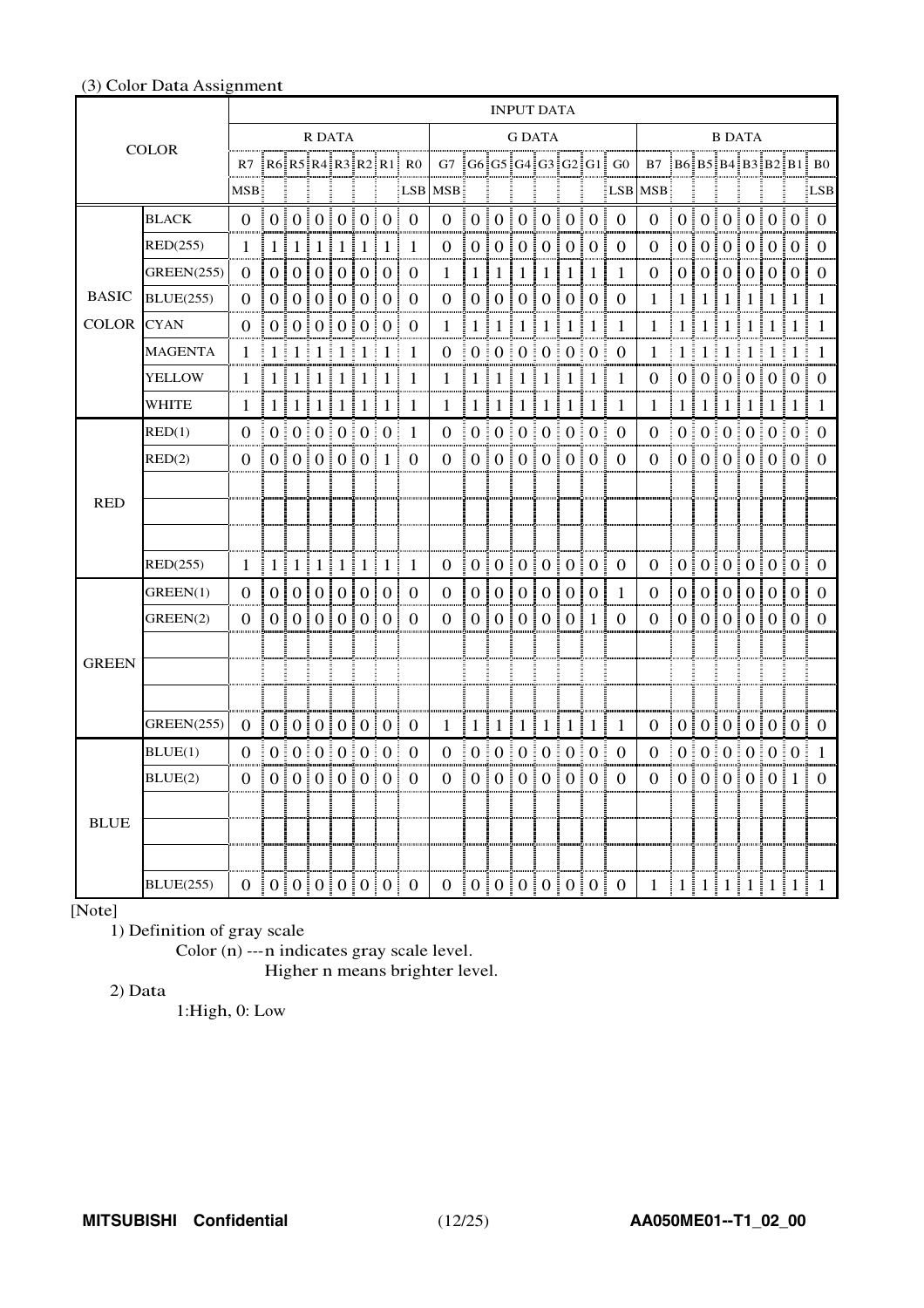(4) Display Position and Scan Direction

D(X,Y) shows the data number of input signal for LCD panel signal processing PCB.





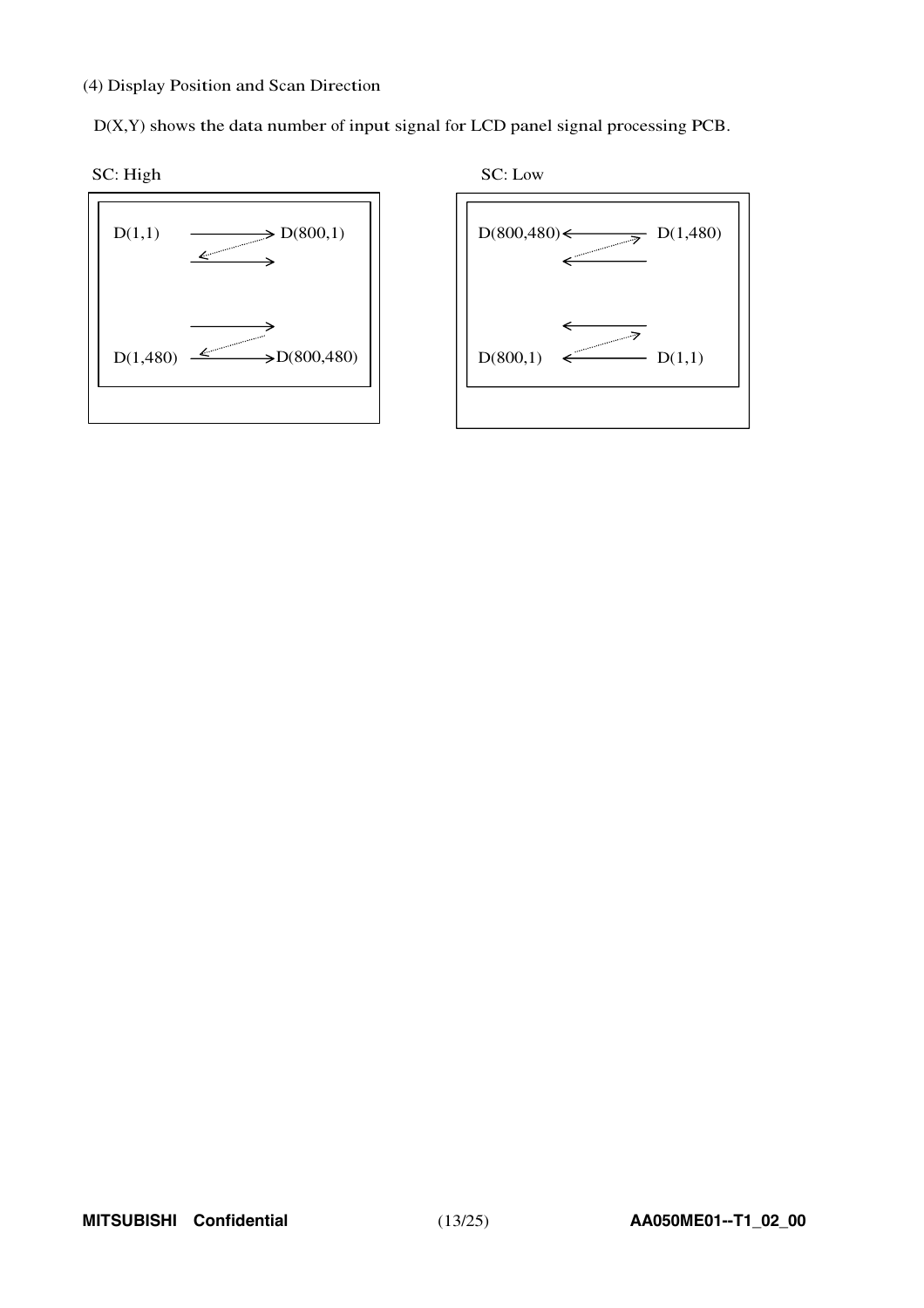## **7. BLOCK DIAGRAM**

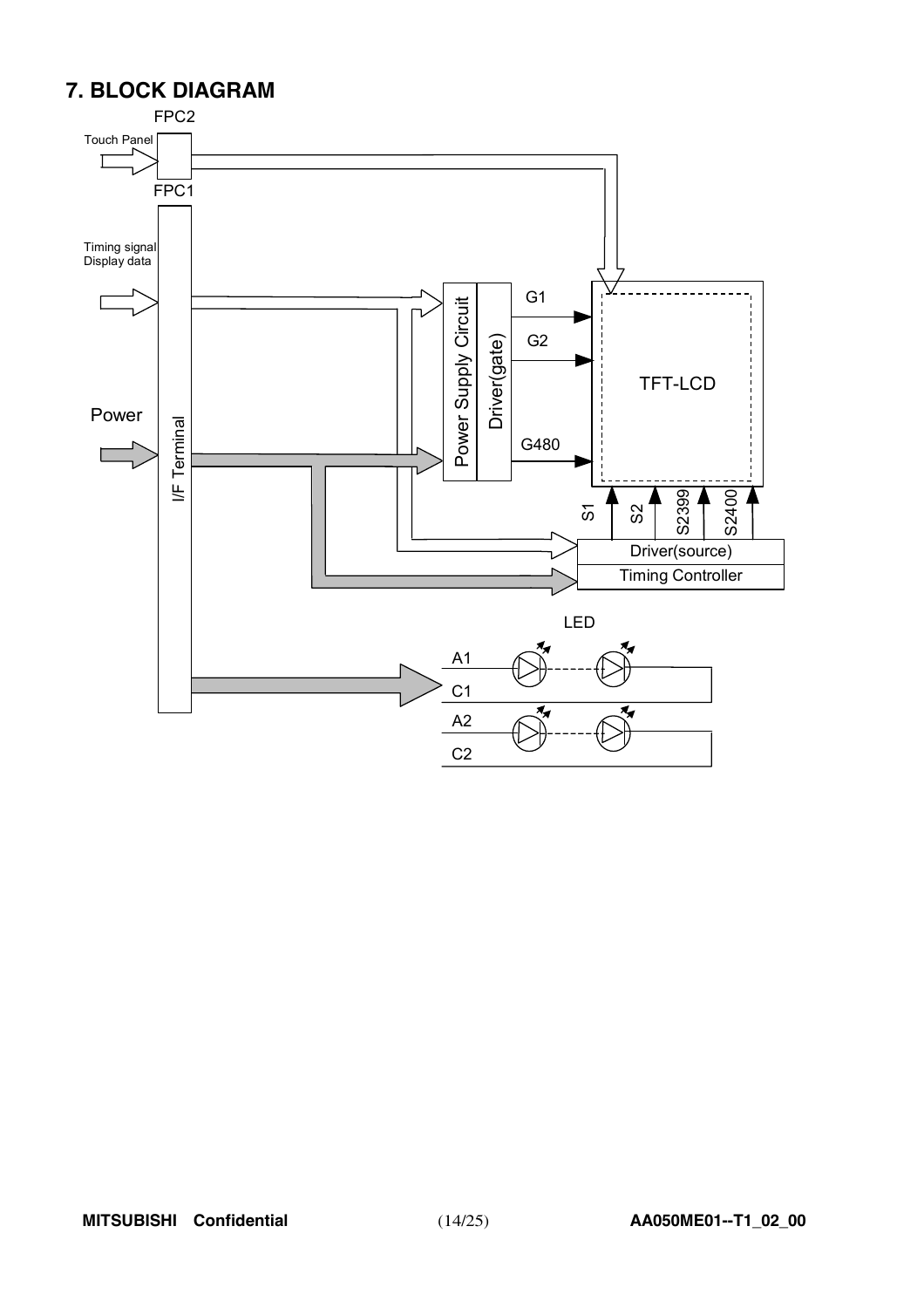## **8. MECHANICAL SPECIFICATIONS**

(1) Outline Dimensions

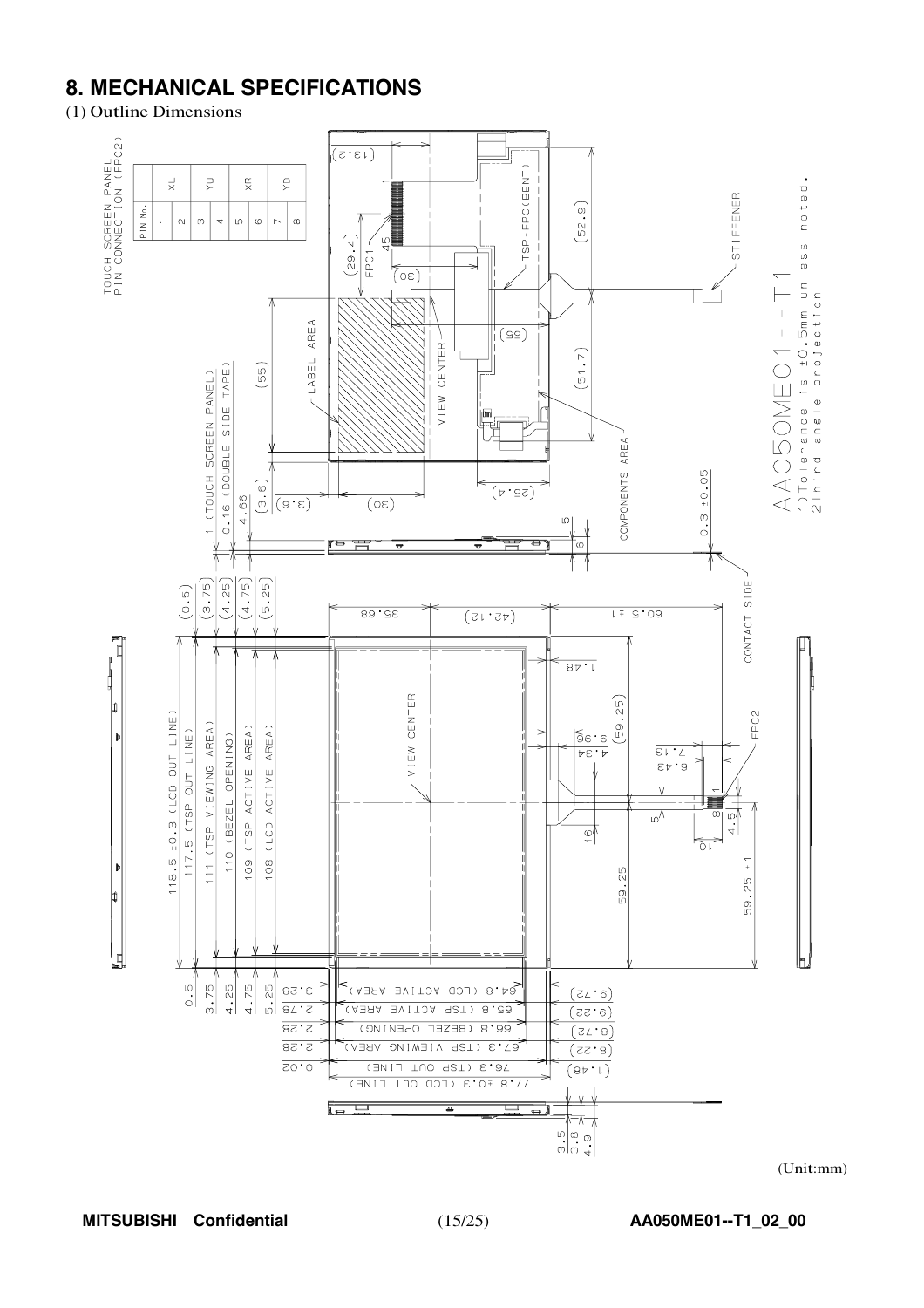#### (2) Touch Panel

| a. <i>Meenamear</i> & Renaomry Characteristics |                        |               |       |      |             |                                 |  |  |  |  |
|------------------------------------------------|------------------------|---------------|-------|------|-------------|---------------------------------|--|--|--|--|
|                                                | <b>ITEM</b>            | MIN.          | TYP.  | MAX. | <b>UNIT</b> | Remarks                         |  |  |  |  |
| <b>Activation Force</b>                        |                        | 0.05          | $- -$ | 0.8  |             | $*1$                            |  |  |  |  |
| Durability                                     | Surface Scratching     | Write 100,000 | --    | $-$  | characters  | $*2)$                           |  |  |  |  |
|                                                | <b>Surface Pitting</b> | 10,000,000    | --    | $-$  | touches     | $*3)$                           |  |  |  |  |
| <b>Surface Hardness</b>                        |                        |               |       | $ -$ | H           | <b>JIS K5400,</b><br>ASTM D3363 |  |  |  |  |

#### a. Mechanical & Reliability Characteristics

\*1) Stylus pen Input: R4.0 mm silicon pen

\*2) Measurement for Surface area

-Input size  $10 \times 10$  mm

-Input Character A to Z/minute

-Force: 2.45 N

-Stylus: R0.8 mm polyacetal tip

\*3) Pit 10,000,000 hits on the Film with a R4.0 mm silicon pen

-Force: 3 N

-Speed:2 hits/sec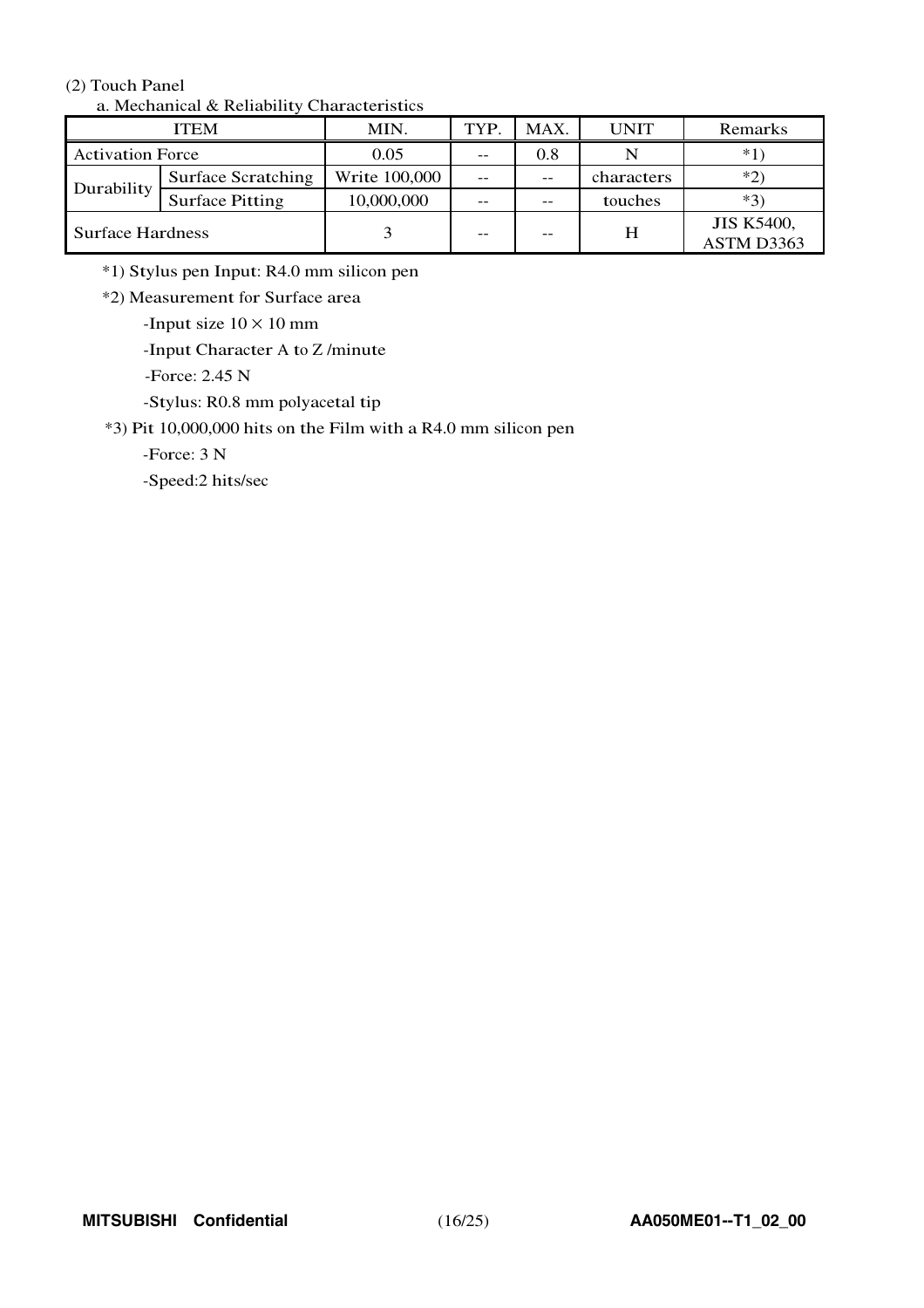b. Design Guide

- -Avoid the design that Front-case overlap and press on the active area of the touch-panel. -Give enough gap (over 0.5 mm at compressed) between the front case and touch-panel to protect wrong operating.
- -Use a buffer material (Gasket) between the touch-panel and Front-case to protect damage and wrong operating.
- -Avoid the design that buffer material overlap and press on the inside of touch-panel viewing area.

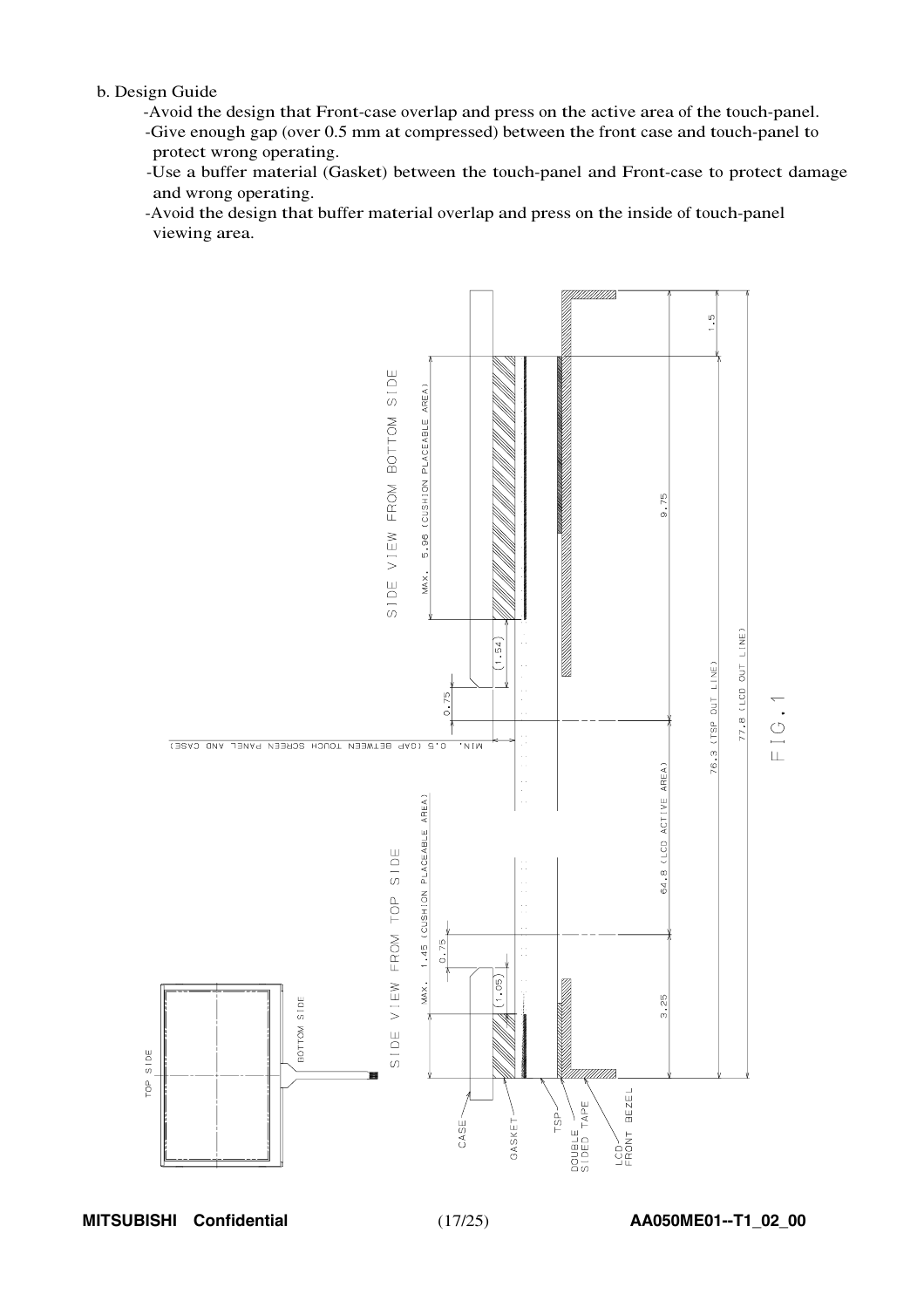

FIG.2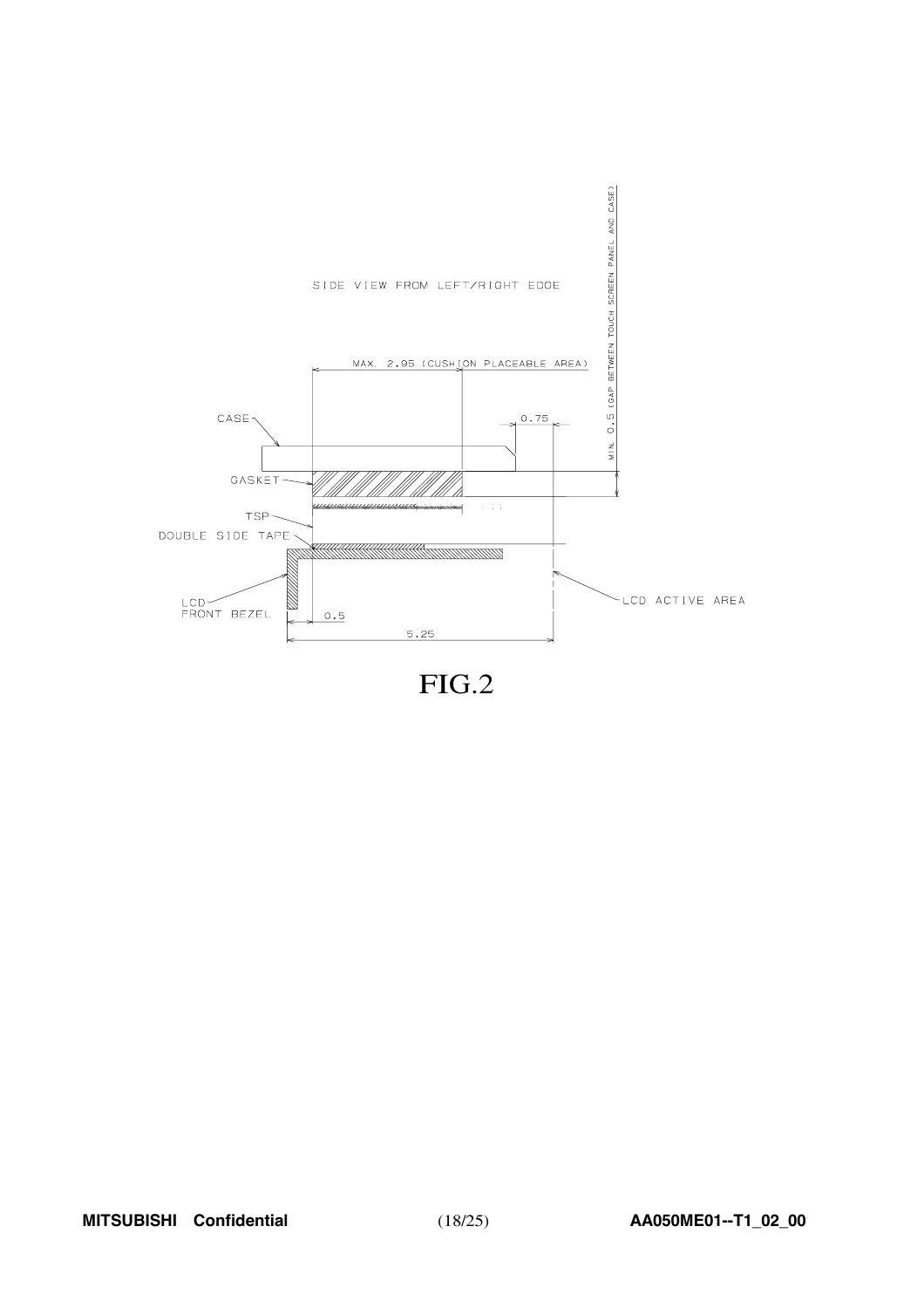## **9. OPTICAL CHARACTERISTICS**

| <b>ITEM</b>           |            | <b>SYMBOL</b>         | <b>CONDITION</b>                                                      | MIN.       | TYP.       | MAX.  | <b>UNIT</b>       | Remarks    |
|-----------------------|------------|-----------------------|-----------------------------------------------------------------------|------------|------------|-------|-------------------|------------|
| <b>Contrast Ratio</b> |            | <b>CR</b>             | $\theta_V = 0^\circ$ , $\theta_H = 0^\circ$                           | 290        | 450        |       |                   | $*1)*2*5$  |
| Luminance             |            | Lw                    | $\theta_V = 0^\circ$ , $\theta_H = 0^\circ$                           | 200        | 350        | $- -$ | cd/m <sup>2</sup> | $*1*5$     |
| Luminance Uniformity  |            | $\Delta L$ w          | $\theta$ <sub>V</sub> = $0^\circ$ , $\theta$ <sub>H</sub> = $0^\circ$ | $- -$      | $-$        | 20    | $\%$              | $*1)*3*5)$ |
| Response Time         |            | tr                    | $\theta$ <sub>V</sub> =0°, $\theta$ <sub>H</sub> =0°                  |            | 5          | $-$   | ms                | $*1)*4*5)$ |
|                       |            | tf                    | $\theta$ <sub>V</sub> = $0^\circ$ , $\theta$ <sub>H</sub> = $0^\circ$ | $- -$      | 20         | $-$   | ms                | $*1)*4*5$  |
| Viewing               | Horizontal | $\theta_H$            | $CR \ge 10$                                                           | $-50 - 50$ | $-65 - 65$ | --    | $\circ$           | $*1)*5)$   |
| Angle                 | Vertical   | $\theta$ <sub>V</sub> |                                                                       | $-30-40$   | $-45 - 65$ | --    | $\circ$           | $*1*5$     |
| <b>Image Sticking</b> |            | tis                   | 2 <sub>h</sub>                                                        |            |            | 2     | S                 | $*6)$      |
|                       | Red        | Rx                    |                                                                       | 0.542      | 0.592      | 0.642 |                   |            |
|                       |            | Ry                    |                                                                       | 0.313      | 0.363      | 0.413 |                   |            |
| Color                 | Green      | Gx                    | $\theta_V = 0^\circ$ , $\theta_H = 0^\circ$                           | 0.291      | 0.341      | 0.391 |                   | $*1)*5)$   |
| Coordinates           |            | Gy                    |                                                                       | 0.525      | 0.575      | 0.625 |                   |            |
|                       | Blue       | Bx                    |                                                                       | 0.101      | 0.151      | 0.201 |                   |            |
|                       |            | <b>By</b>             |                                                                       | 0.068      | 0.118      | 0.168 |                   |            |
|                       | White      | Wx                    |                                                                       | 0.255      | 0.305      | 0.355 |                   |            |
|                       |            | <b>Wy</b>             |                                                                       | 0.280      | 0.330      | 0.380 |                   |            |

#### Ta=25 $\degree$ C, VCC=3.3V, AVDD=5.0V, Input Signals: Typ. Values shown in Section 6

[Note]

These items are measured using CS1000(MINOLTA) for color coordinates, EZContrast(ELDIM) for viewing angle and CS1000 or BM-5A(TOPCON) for others under the dark room condition (no ambient light) after more than 30 minutes from turning on the backlight unless noted.

Condition: IF=20 mA(A1), 20 mA(A2)

Measurement method for luminance and color coordinates is as follows.



The luminance is measured according to FLAT PANEL DISPLAY MEASUREMENTS STANDARD (VESA Standard).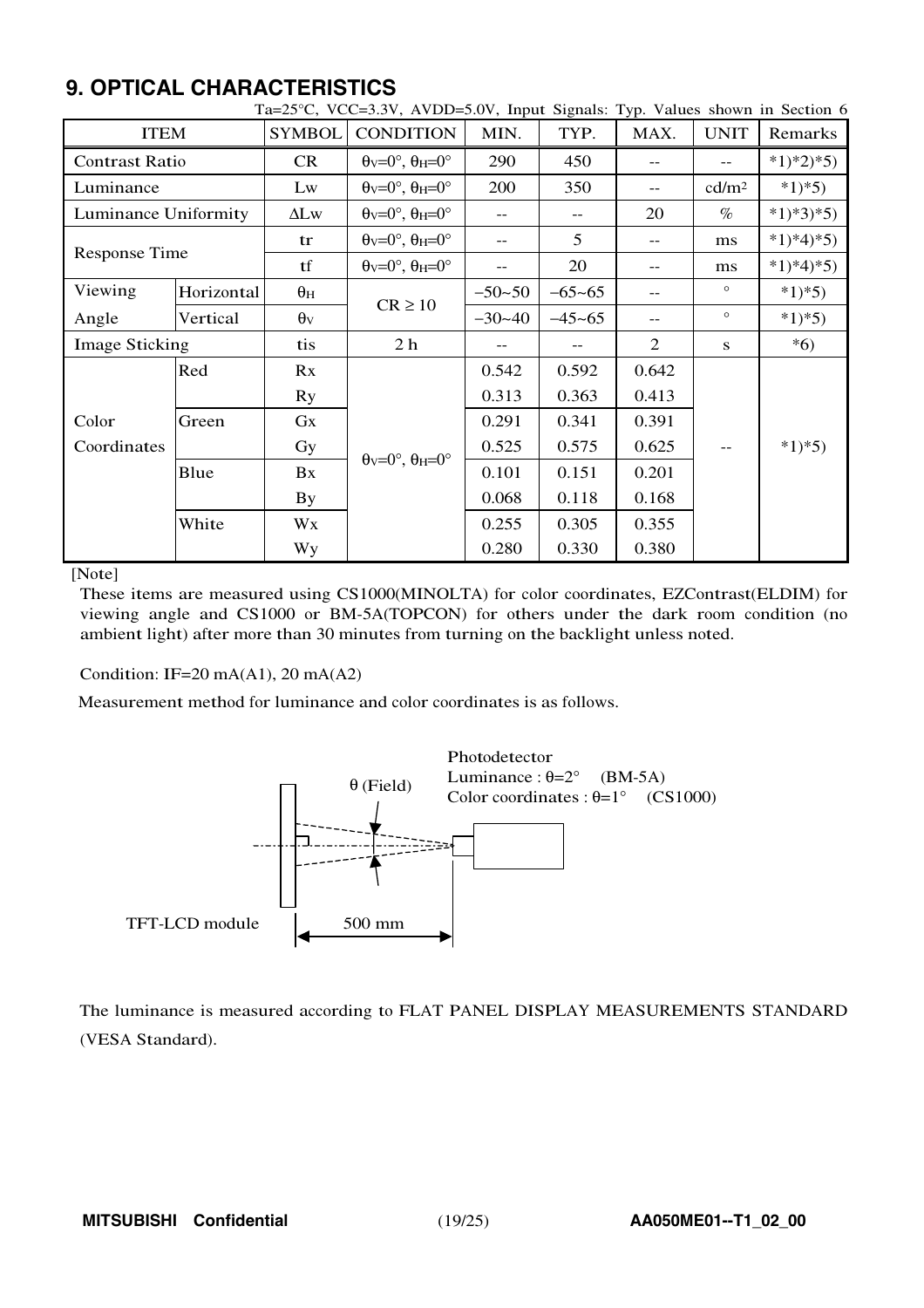#### \*1) Measurement Point

Contrast Ratio, Luminance, Response Time, Viewing Angle, Color Coordinates: Display Center Luminanc<sup>e</sup> Uniformity: point <sup>1</sup>∼<sup>5</sup> shown in a figure belo<sup>w</sup>



\*2) Definition of Contrast Ratio

CR=Luminance with all white pixels / Luminance with all black pixels

- \*3) Definition of Luminance Uniformity  $\Delta$ Lw=[Lw(MAX)/Lw(MIN)-1]  $\times$  100
- \*4) Definition of Response Time



 $*$ 5) Definition of Viewing Angle (θ<sub>V</sub>, θ<sub>H</sub>)

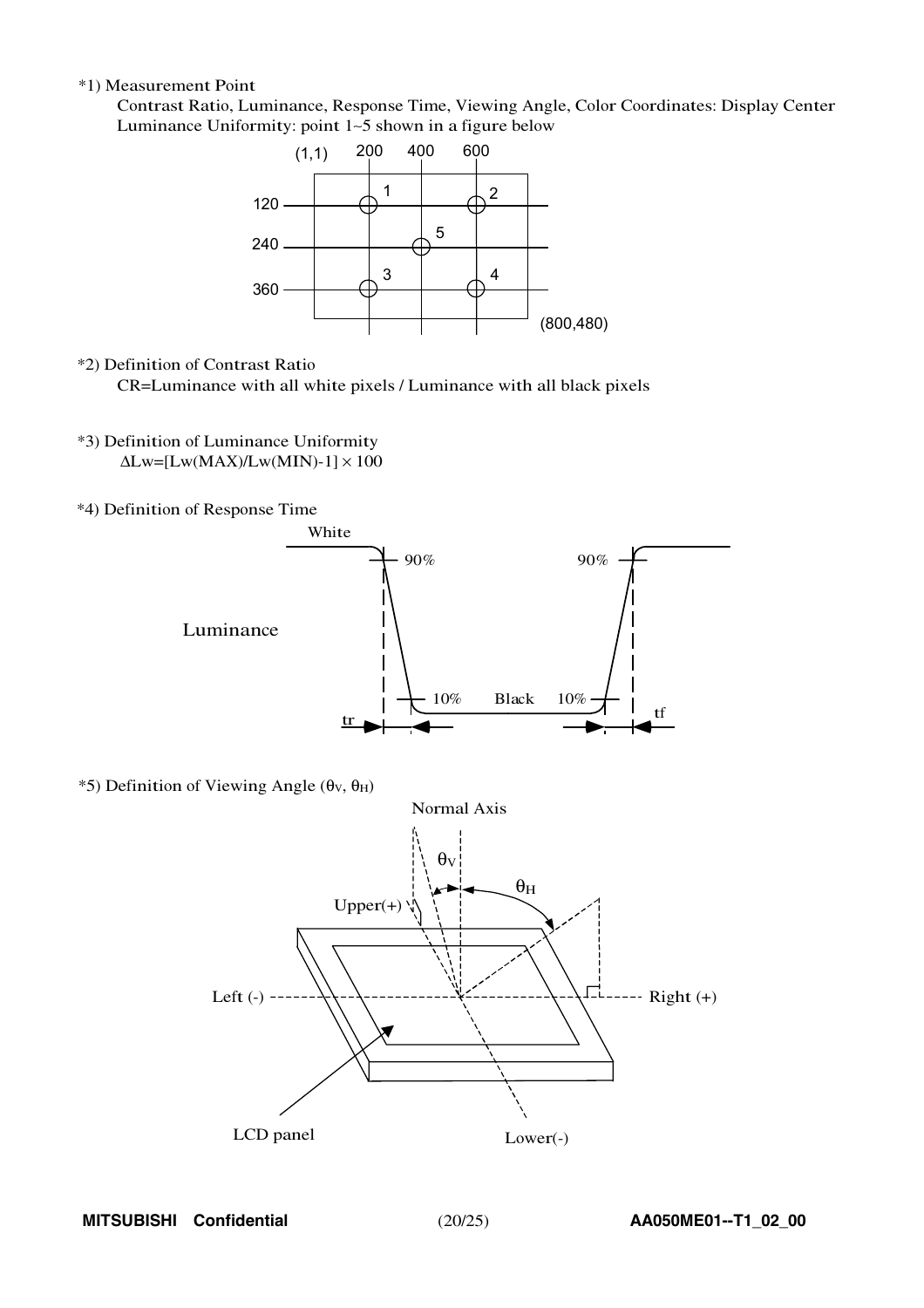#### \*6) Image Sticking

Continuously display the test pattern shown in the figure below for two-hours. Then display a completely white screen. The previous image shall not persist more than two seconds at 25°C.



TEST PATTERN FOR IMAGE STICKING TEST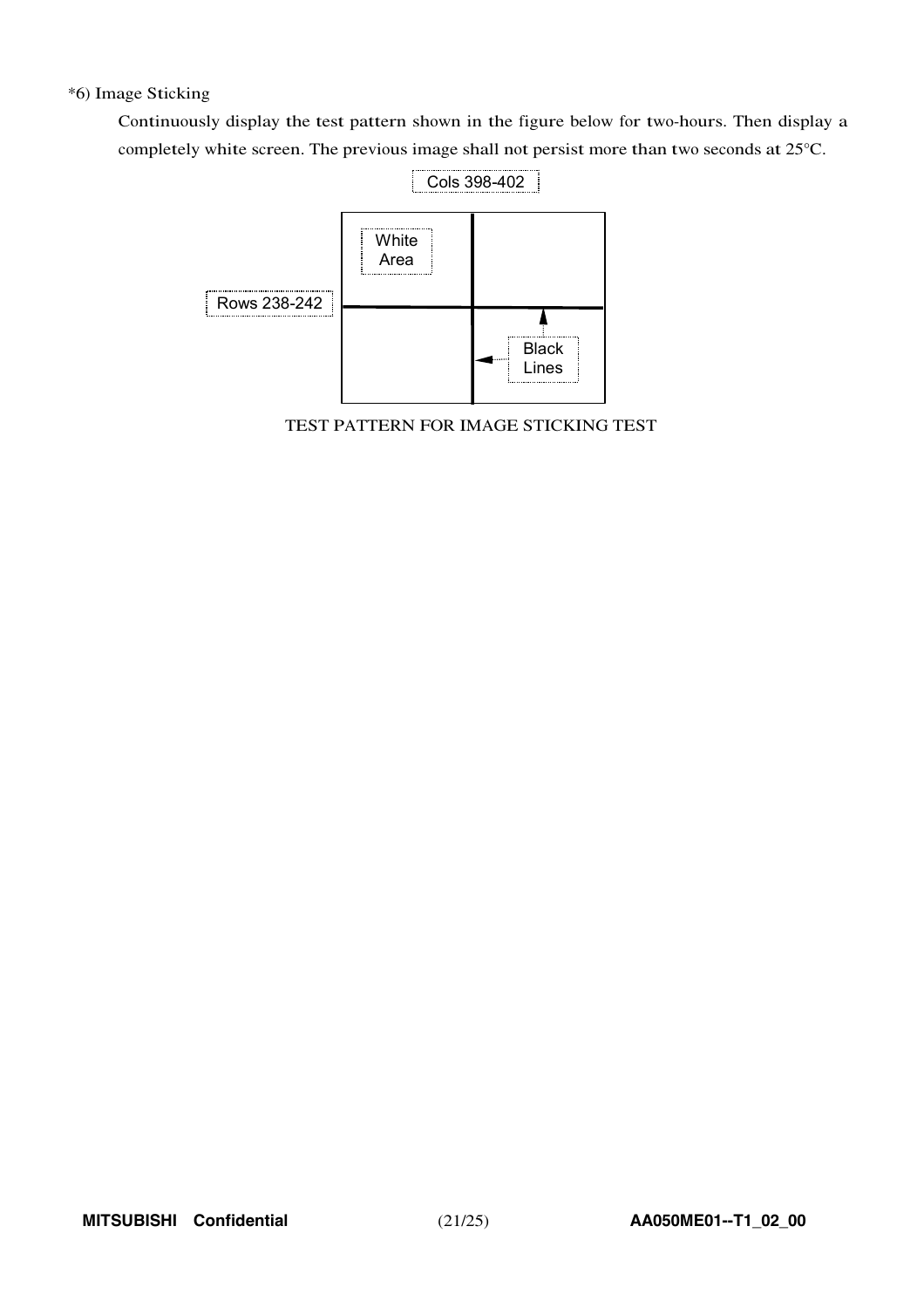## **10. RELIABILITY TEST CONDITION**

#### (1) Temperature and Humidity

| <b>ITEM</b>                                               | <b>CONDITIONS</b>                                                  |  |  |
|-----------------------------------------------------------|--------------------------------------------------------------------|--|--|
| <b>HIGH TEMPERATURE</b><br><b>HIGH HUMIDITY OPERATION</b> | 40°C, 90%RH, 240 h<br>(No condensation)                            |  |  |
| <b>HIGH TEMPERATURE OPERATION</b>                         | $70^{\circ}$ C, 240 h                                              |  |  |
| LOW TEMPERATURE OPERATION                                 | $-20^{\circ}$ C, 240 h                                             |  |  |
| <b>HIGH TEMPERATURE STORAGE</b>                           | $80^{\circ}$ C, 240 h                                              |  |  |
| <b>LOW TEMPERATURE STORAGE</b>                            | $-30^{\circ}$ C, 240 h                                             |  |  |
| THERMAL SHOCK (NON-OPERATION)                             | BETWEEN $-30^{\circ}$ C (1h) and $80^{\circ}$ C(1h),<br>100 CYCLES |  |  |

#### (2) Shock & Vibration

| ITEM             | <b>CONDITIONS</b>                                                     |  |  |  |  |
|------------------|-----------------------------------------------------------------------|--|--|--|--|
|                  | Shock level: 1470m/s <sup>2</sup> (150G)                              |  |  |  |  |
| <b>SHOCK</b>     | Waveform: half sinusoidal wave, 2ms                                   |  |  |  |  |
| (NON-OPERATION)  | Number of shocks: one shock input in each direction of three mutually |  |  |  |  |
|                  | perpendicular axis for a total of six shock inputs                    |  |  |  |  |
|                  | Vibration level: $9.8m/s2$ (1.0G)                                     |  |  |  |  |
|                  | Waveform: sinusoidal                                                  |  |  |  |  |
| <b>VIBRATION</b> | Frequency range: 5 to 500Hz                                           |  |  |  |  |
| (NON-OPERATION)  | Frequency sweep rate: 0.5 octave /min                                 |  |  |  |  |
|                  | Duration: one sweep from 5 to 500 Hz in each of three mutually        |  |  |  |  |
|                  | perpendicular axis (total 3 hours)                                    |  |  |  |  |

#### (3) Judgment standard

The judgment of the above tests should be made as follow:

- Pass: Normal display image, no damage of the display function. (ex. no line defect) Partial transformation of the module parts should be ignored.
- Fail: No display image, damage of the display function. (ex. line defect)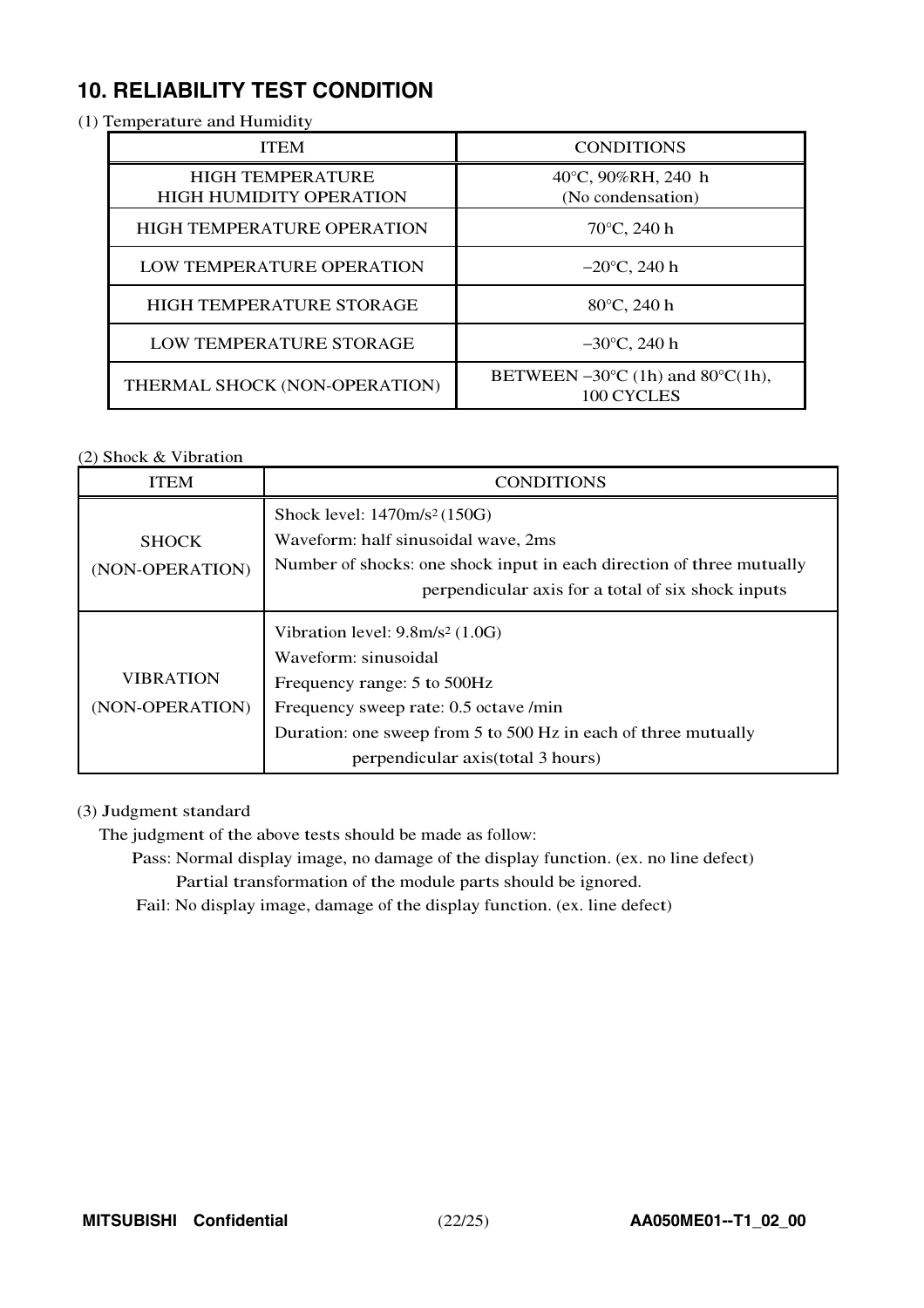## **11. OTHER FEATURE**

This LCD module complies with RoHS\*) directive.

\*) RoHS: Restriction of the use of certain hazardous substances in electrical and electronic equipment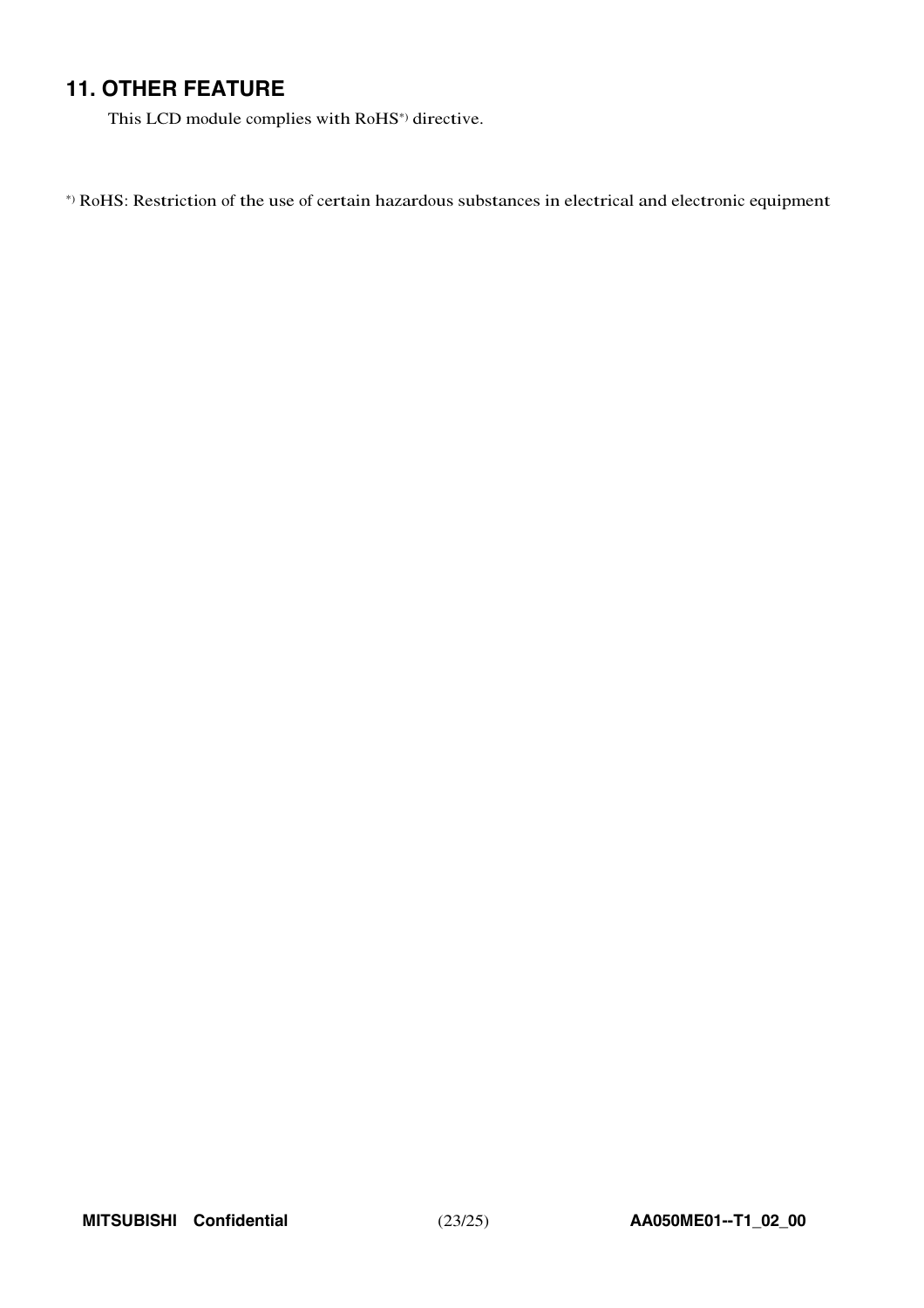## **12. HANDLING PRECAUTIONS FOR TFT-LCD MODULE**

Please pay attention to the followings in handling TFT-LCD products;

#### **(1) ASSEMBLY PRECAUTION**

- a. Please do not bending or wrenching LCD in assembling. And please do not drop, bend or twist LCD module in handling.
- b. Please design display housing in accordance with the following guide lines.
	- (a) Housing case must be designed carefully so as not to put stresses on LCD all sides and not to wrench module. The stresses may cause non-uniformity even if there is no non-uniformity statically.
	- (b) Under high temperature environment, performance and life time of LED may heavily shorten. When you design with our LCD product, please consider radiating heat and ventilation for good heat management.
	- (c) Keep sufficient clearance between LCD module back surface and housing when the LCD module is mounted. Approximately 1.0mm of the clearance in the design is recommended taking into account the tolerance of LCD module thickness and mounting structure height on the housing.
	- (d) When some parts, such as, FPC cable and ferrite plate, are installed underneath the LCD module, still sufficient clearance is required, such as 0.5mm. This clearance is, especially, to be reconsidered when the additional parts are implemented for EMI countermeasure.
	- (e) Design the LED driver location and connector position carefully so as not to give stress to LED cable.
	- (f) Keep sufficient clearance between LCD module and the others parts, such as inverter and speaker so as not to interface the LCD module. Approximately 1.0mm of the clearance in the design is recommended.
	- (g) To avoid local elevation/decrease of temperature, considering location of heating element, heat release, thermal design should be done.
- c. Please do not push or scratch LCD panel surface with anything hard. And do not soil LCD panel surface by touching with bare hands. (Polarizer film, surface of LCD panel is easy to be flawed.)
- d. Please do not press any parts on the rear side such as source TCP, gate TCP, control circuit board and FPCs during handling LCD module. If pressing rear part is unavoidable, handle the LCD module with care not to damage them.
- e. Please wipe off LCD panel surface with absorbent cotton or soft cloth in case of it being soiled.
- f. Please wipe off drops of adhesives like saliva and water on LCD panel surface immediately. They might damage to cause panel surface variation and color change.
- g. Please do not take a LCD module to pieces and reconstruct it. Resolving and reconstructing modules may cause them not to work well.
- h. Please do not touch metal frames with bare hands and soiled gloves. A color change of the metal frames can happen during a long preservation of soiled LCD modules.
- i. Please handle metal frame carefully because edge of metal frame is very sharp.
- j. Please pay attention to handling LED backlight cable so that it is not tugged in connecting with LED driver.
- k. Please connect the metal frame of LCD module to GND in order to minimize the effect of external noise and EMI.
- l. Be sure to connect the cables and the connecters correctly.

#### **(2) OPERATING PRECAUTIONS**

- a. Please be sure to turn off the power supply before connecting and disconnecting signal input cable.
- b. Please do not change variable resistance settings in LCD module. They are adjusted to the most suitable value. If they are changed, it might happen LCD does not satisfy the characteristics specification.